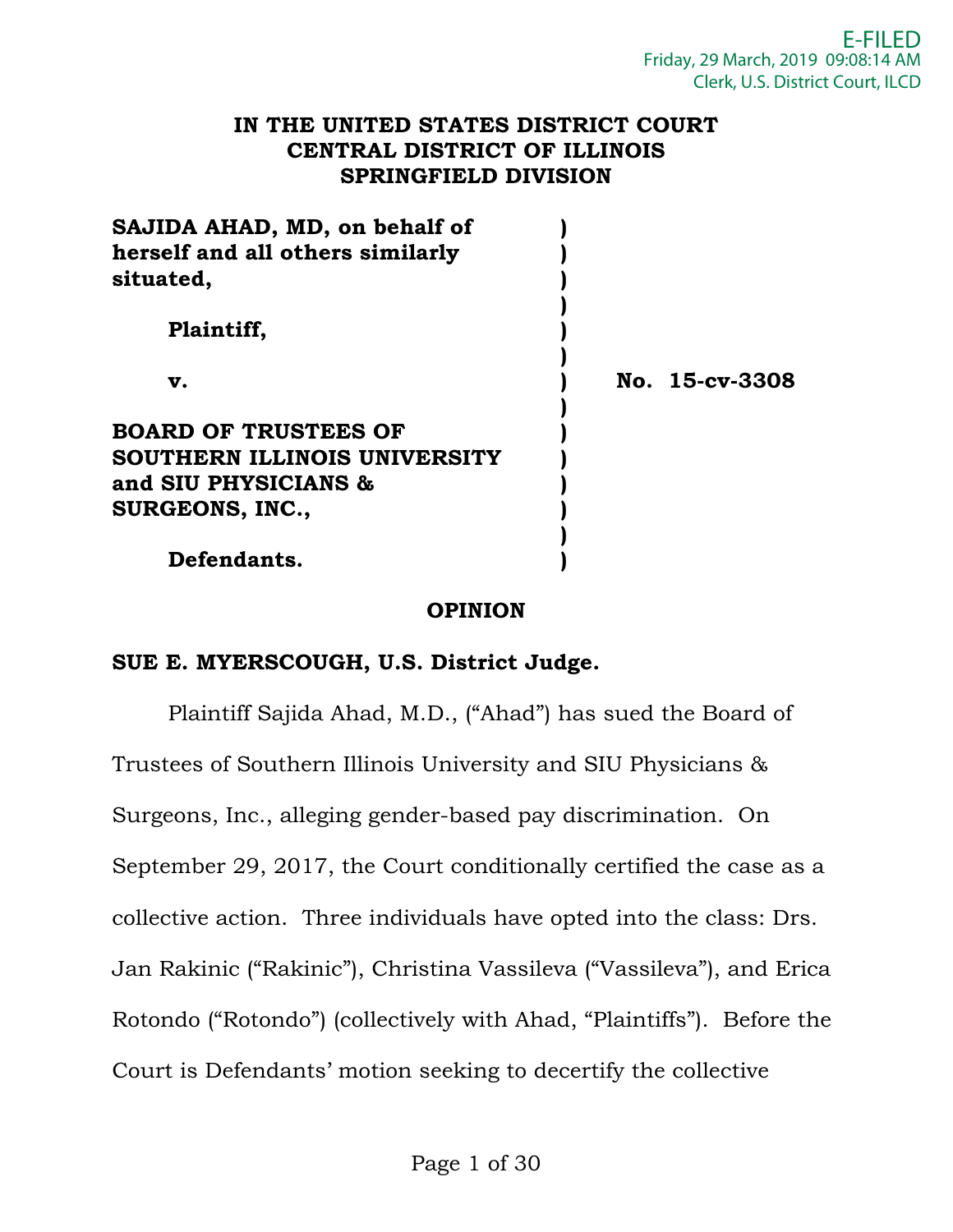action. Because the balance of the factors that the Court must consider at this stage in the litigation favors decertifying the collective action, Defendants' motion is granted.

#### **I. BACKGROUND**

Plaintiff Sajida Ahad, M.D., brings this suit alleging genderbased pay discrimination on behalf of herself and a purported class of female physicians against the Board of Trustees of Southern Illinois University and SIU Physicians & Surgeons, Inc. The Board of Trustees of Southern Illinois University acts for the SIU School of Medicine ("SIU SOM") and SIU Physicians & Surgeons, Inc. ("SIU P&S") does business as SIU Healthcare. SIU SOM and SIU P&S (collectively "Defendants") employed the physicians that comprise the conditionally certified class.

Plaintiff alleges that Defendants paid Plaintiff and other female physicians substantially lower compensation than male physicians for the same or similar work. Plaintiff brings her claims pursuant to the Federal Equal Pay Act, Illinois Equal Pay Act (EPA), Title VII, and the Illinois Civil Rights Act. Defendants deny these allegations.

 Defendant SIU Board of Trustees is the employer of all SIU SOM employees, many of whom provide patient care through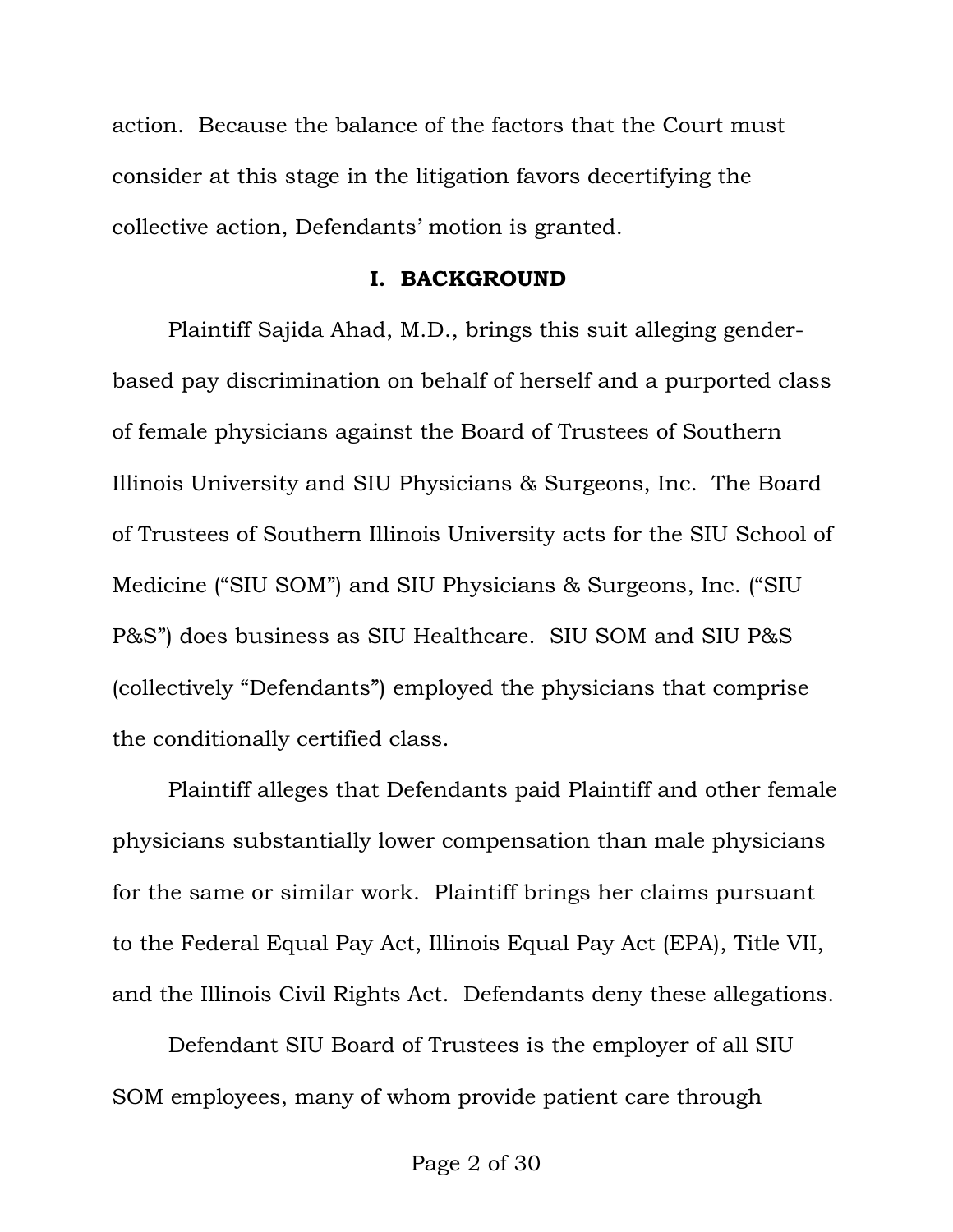Defendant SIU P&S, a university-affiliated organization also known as SIU Healthcare. Plaintiff, a female physician, worked for Defendants from July 28, 2008 to March 21, 2014. Cox-Largent Decl. ¶ 23.

 Defendants' physician faculty hold one of three tenure-eligible academic ranks: Assistant Professor, Associate Professor, and Professor. Pls.' Opp'n to Defs.' Mot. to Decertify Collective Action 5 ("Opp'n"). All physician faculty are expected to perform certain minimum duties in three categories: research, teaching, and service (including clinical service). Id. at 9.

 Defendants employ physicians in different School of Medicine Departments. Id. at 3. Ahad and opt-in plaintiffs Rakinic and Vassileva all worked in the Department of Surgery. Id. Opt-in plaintiff Rotondo worked in the Department of Family and Community Medicine. Id. Each Department is headed by a Department Chair responsible for supervision of the Department, including recruitment and hiring. Cox-Largent Decl. ¶ 11. In each department, faculty physicians are further classified by divisions. Id. The divisions are based on geographical location or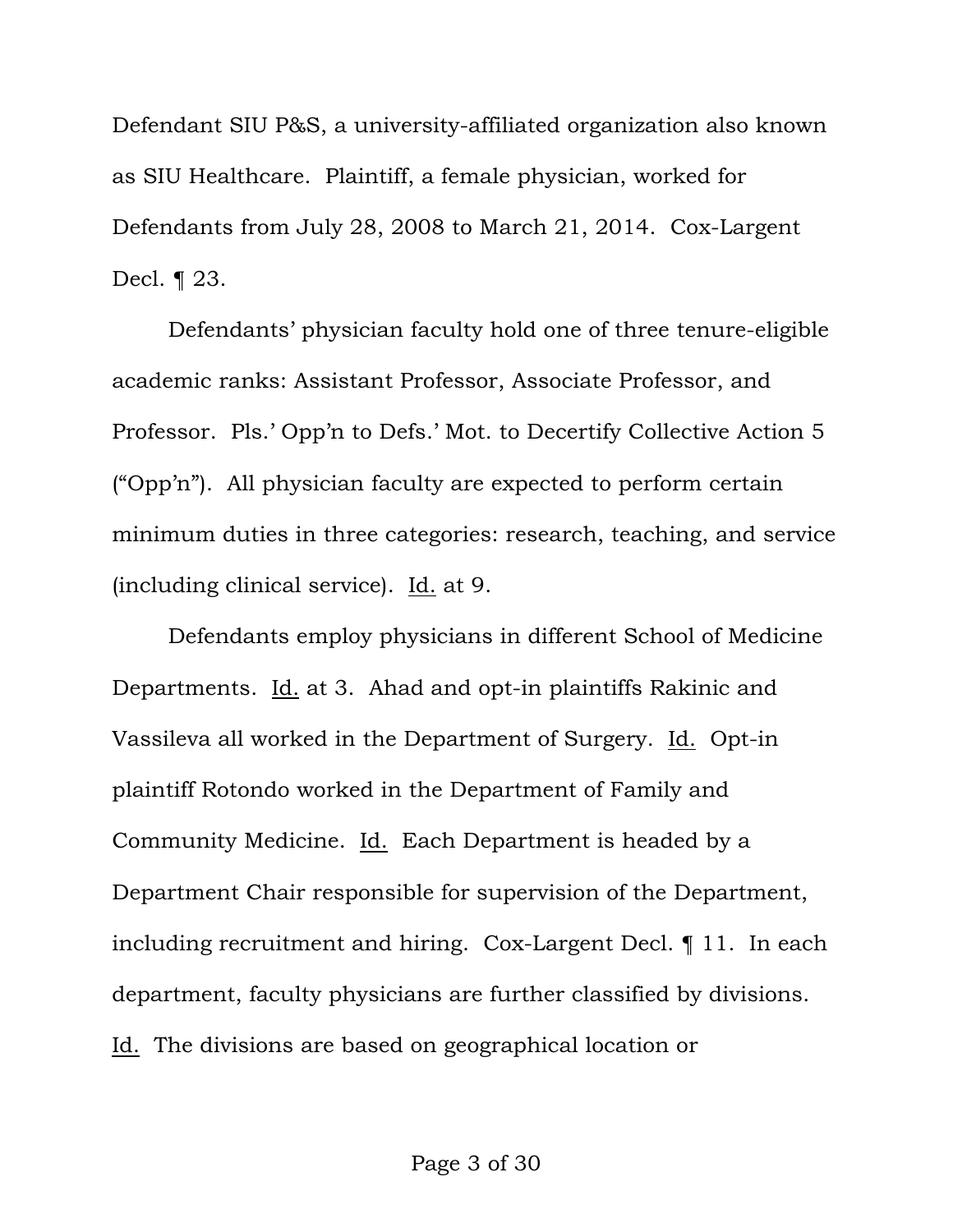specialization. Id. Each division is headed by a Division Chairperson. Id.

 A Master Agreement between SIU SOM and SIU P&S requires SIU SOM employees to provide services for SIU P&S. Opp'n 5. The Master Agreement also requires that all physician members of SIU P&S and SIU SOM be compensated pursuant to the "Compensation Plan." Id. at 6. The Compensation Plan "serve<sup>[s]</sup> as the governing document for compensation," and it aims to provide for compensation that "is market based and represents fair and reasonable compensation for the efforts of faculty members." Compensation Plan, \*4 (d/e 62). The inclusion of relative value units ("RVUs") as a basis for incentive compensation in the Compensation Plan is intended to reward physician effort "without regard to the payor for a particular patient or the patient's ability to pay." Id. On its face, the Compensation Plan is undoubtedly gender neutral.

 The Dean of SIU SOM and the CEO of SIU P&S are responsible for the administration of the Compensation Plan. Opp'n 6. Since 2016, the Dean and Provost of SIU SOM has been Dr. Jerry Kruse.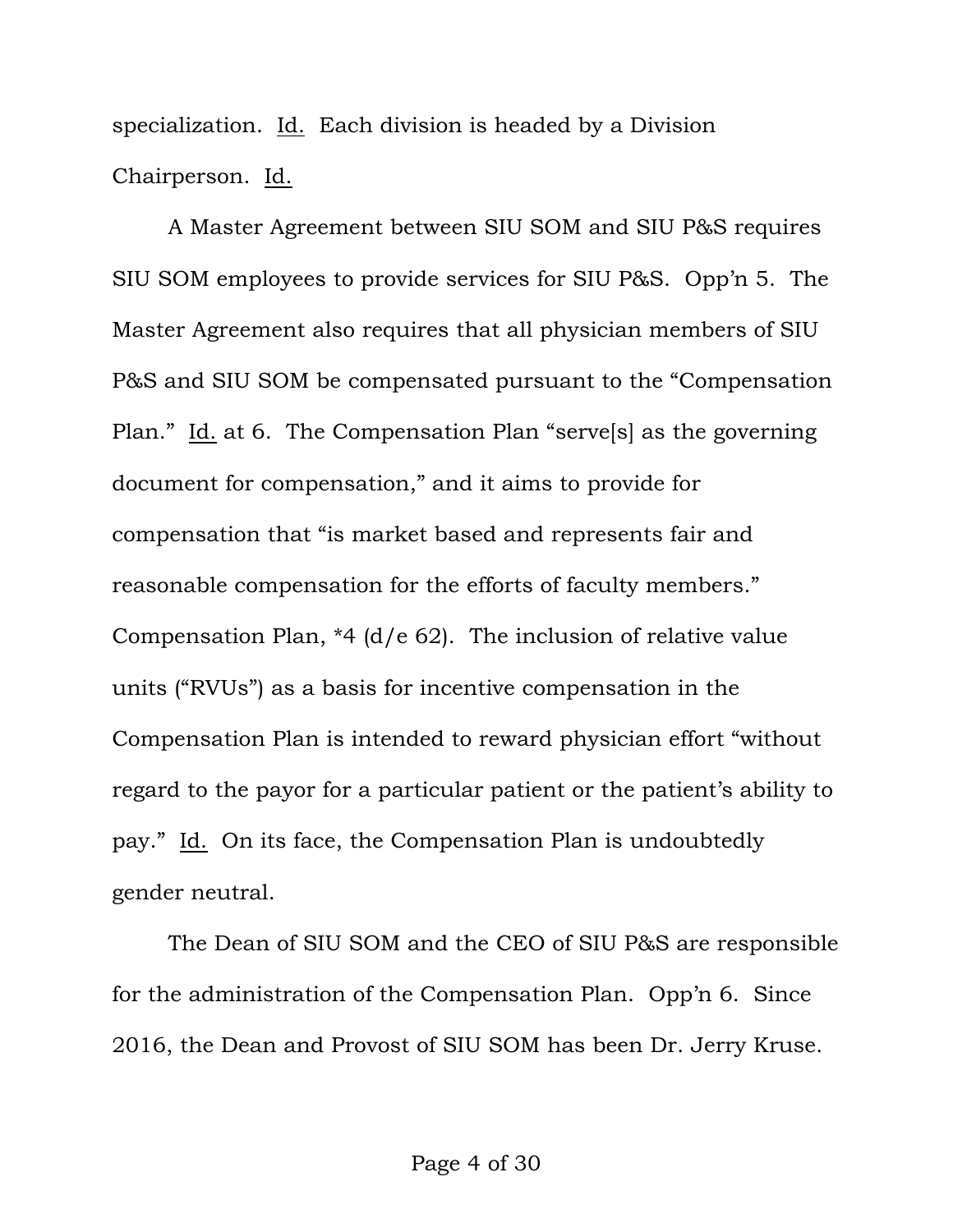Id. at 5. Since at least 2010, all of SIU P&S' CEOs have been men. Id. at 5–6.

 Under the Compensation Plan, Defendants' physician faculty members can receive three types of compensation, all of which must be paid in accordance with the Compensation Plan: (1) an academic base salary paid by SIU SOM; (2) a clinical base salary paid by SIU P&S; and (3) a clinical incentive income paid by SIU P&S. Id. at 6. Academic base salary compensates physician faculty for their academic and administrative duties and is a fixed, monthly amount. Id.

 The clinical base and clinical incentive income make up the clinical compensation. Id. Clinical compensation is calculated using a formula that assigns RVUs to the services the physician provided. Defs.' Mot. to Decertify Collective Action 8 (d/e 86) ("Mot. to Decertify"). Individual RVUs are based on the current Medicare RVU fee schedule and are uniform across medical specialties and geographic locations. Compensation Plan, \*11; Mot. to Decertify 8. Clinical compensation is calculated by multiplying the physician's earned RVUs by a conversion factor. Mot. to Decertify 8. The conversion factor is different in each division and is recalculated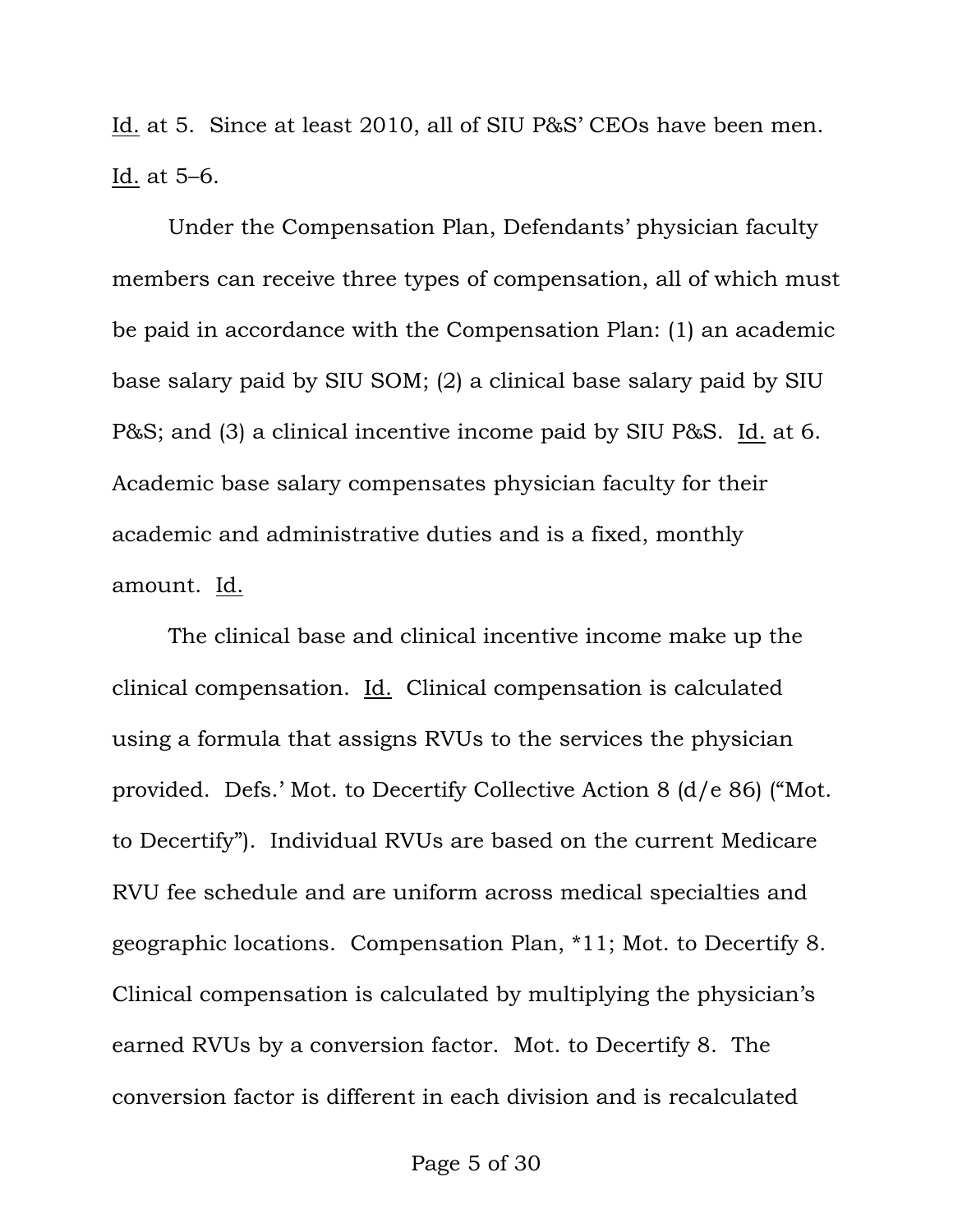periodically. Id. The RVUs and, therefore, the clinical compensation, are determined by each individual physician's time devoted to clinical practice, types and amount of procedures performed, specialty, and participation in call schedules. New clinical faculty are guaranteed a fixed clinical income during initial employment to allow them to build a practice, but those who generate more RVUs than anticipated can terminate the guarantee and be paid for all of their accrued RVUs. Mot. to Decertify 8. The clinical compensation is also subject to caps.

 Hiring decisions and compensation recommendations are standardized to some extent but are also based on a number of individualized factors, including, but not limited to, need, salary survey data, the source of funding, and the physician's background and qualifications, as well as market factors. Defs.' Mem. Law Supp. Mot. to Decertify 17 (d/e 86-1) ("Mem."). To determine the initial academic base salary, the Department Chair may consider specific fellowship training, salary surveys compiled by the American Association of Medical Colleges, specific job responsibilities, level of education and prior experience, competing job offers, and availability of third-party financial support for the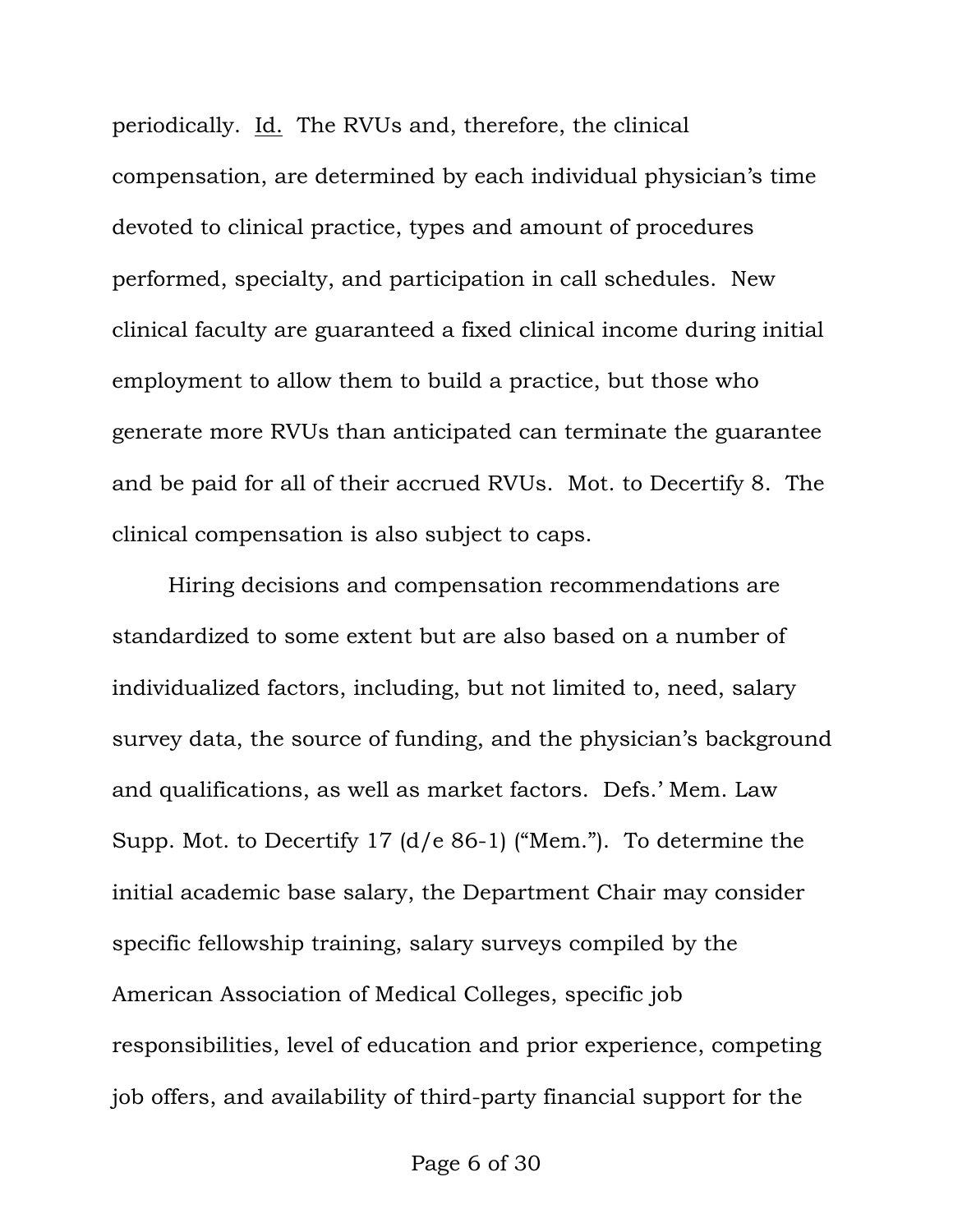position. Opp'n 7. This recommendation is reviewed again by the Human Resources Department, SIU's Affirmative Action office, the Office of Management and Budget, and the Dean. Id.

 After a physician accepts employment with Defendants, they execute a Member Practice Agreement which identifies the physician's duties and responsibilities and all compensation and fringe benefits. Id. at 8. New physicians also execute an Annual Compensation Agreement that reflects the agreed academic base salary and the anticipated clinical compensation for the coming year. Id.

 Going forward, physicians' compensation is reviewed annually. As with initial compensation, Department Chairs recommend compensation adjustments for physicians in their departments. Those recommendations are subject to review and approval by the Dean. Id. at 7. SIU P&S' Compensation Committee also reviews physicians' compensation. Id. at 8.

 Plaintiff alleges that this process has resulted in discriminatory pay practices whereby female physicians are paid significantly less than similarly situated male physicians.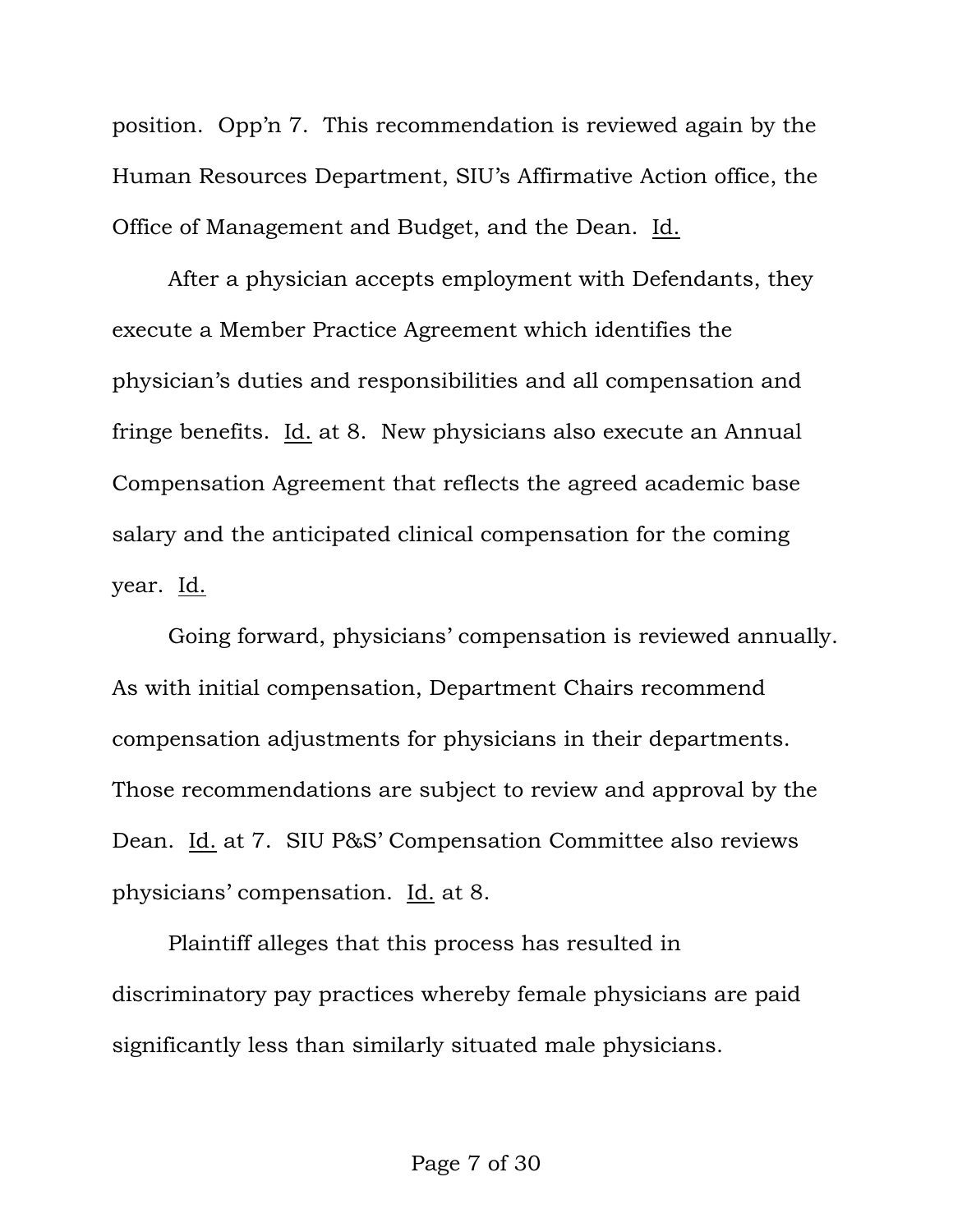Defendants argue that the process of determining compensation is highly individualized.

This Court conditionally certified a collective action under the FLSA on September 29, 2017. Shortly thereafter Plaintiff moved for class certification of her Illinois Equal Pay Act, Title VII, and Illinois Civil Rights Act claims pursuant to Federal Rule of Civil Procedure 23.1 Finding that Plaintiff had not met her burden to show commonality or typicality, the Court denied Plaintiff's Motion for Class Certification in an Opinion and Order dated September 12, 2018. Defendants now move to decertify the collective action previously conditionally certified by the Court under Section 216(b) of the Fair Labor Standards Act (FLSA). See 29 U.S.C. § 216(b).

# **II. LEGAL STANDARD**

 Pursuant to Section 216(b) of the FLSA, a plaintiff may bring a collective action on behalf of themselves "and other employees similarly situated." 29 U.S.C. § 216(b). A prospective member of the collective action may "opt-in" by filing a written consent form in the court where the action is brought; a person who does not opt-in

 $\overline{a}$ 

<sup>&</sup>lt;sup>1</sup> In the briefing on the instant motion, both parties have referred to and incorporated by reference their briefs on the Rule 23 class certification motion. See Opp'n 2, 13; Reply 6 (d/e 97).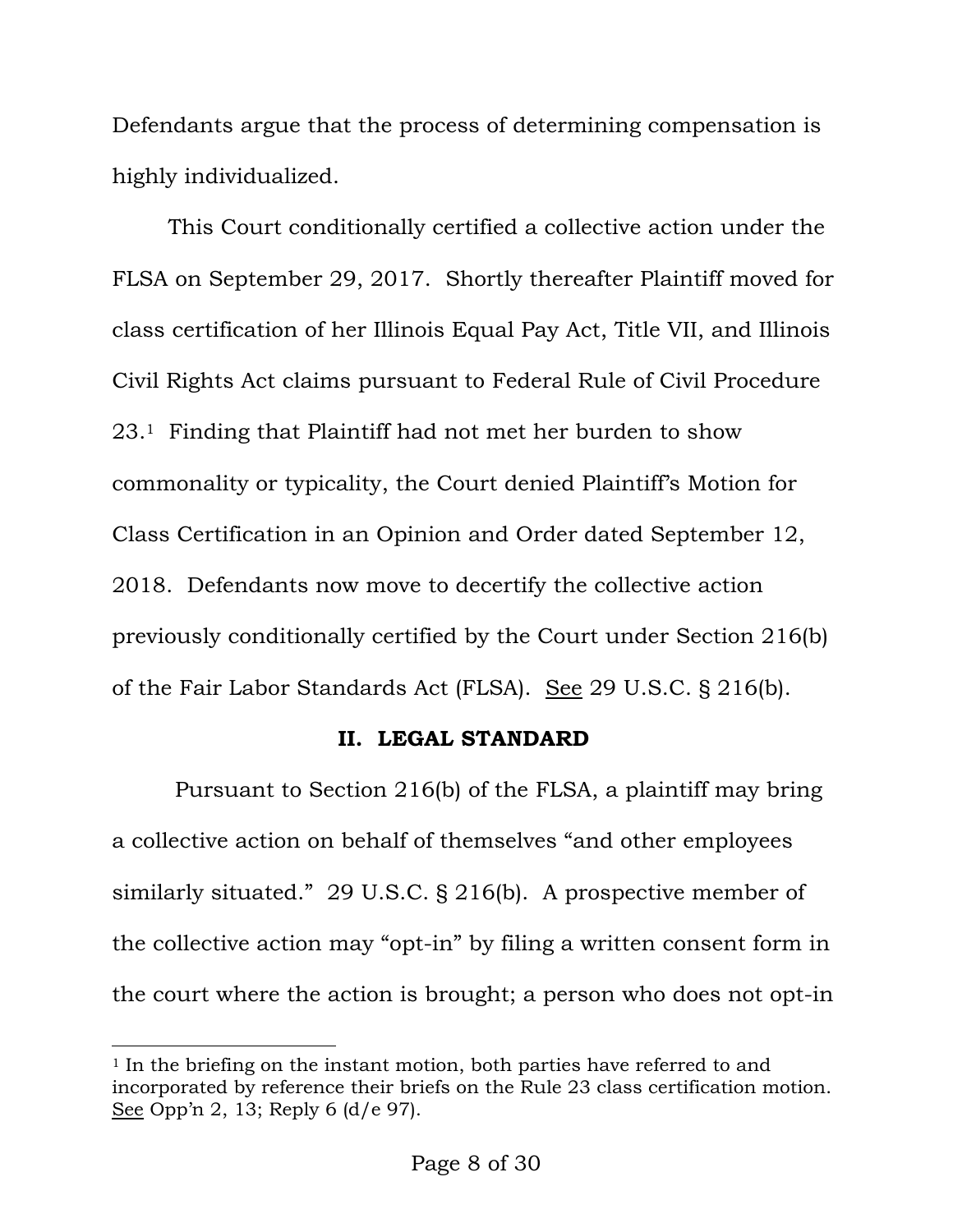is not part of the FLSA collective action and is not bound by the court's decision. Gambo v. Lucent Techs., Inc., No. 05 C 3701, 2005 WL 3542485, at \*3 (N.D. Ill. Dec. 22, 2005).

The FLSA does not detail the process a court should employ to determine whether potential class members are "similarly situated." See Smallwood v. Ill. Bell Tel. Co., 710 F. Supp. 2d 746, 750 (N.D. Ill. 2010) (citing Hoffmann–La Roche, Inc. v. Sperling, 493 U.S. 165, 170–174 (1989)). Nor has the Seventh Circuit done so. Id. A majority of courts, including courts in this District, have adopted a two-step method to determine whether a plaintiff is "similarly situated" to putative class members. See, e.g., North v. Bd. of Trs. of Ill. State Univ., 676 F. Supp. 2d 690, 694 (C.D. Ill. 2009); Jirak v. Abbott Laboratories, Inc., 566 F. Supp. 2d 845, 847 (N.D. Ill. 2008) (collecting cases).

At Step 1, the court decides if a class should be "conditionally" certified. See Russell v. Ill. Bell Tel. Co., 575 F. Supp. 2d 930, 933 (N.D. Ill. 2008). At the first step, plaintiffs need only make "a modest factual showing sufficient to demonstrate that they and potential plaintiffs together were victims of a common policy or plan that violated the law." Bitner v. Wyndham Vacation Resorts, Inc.,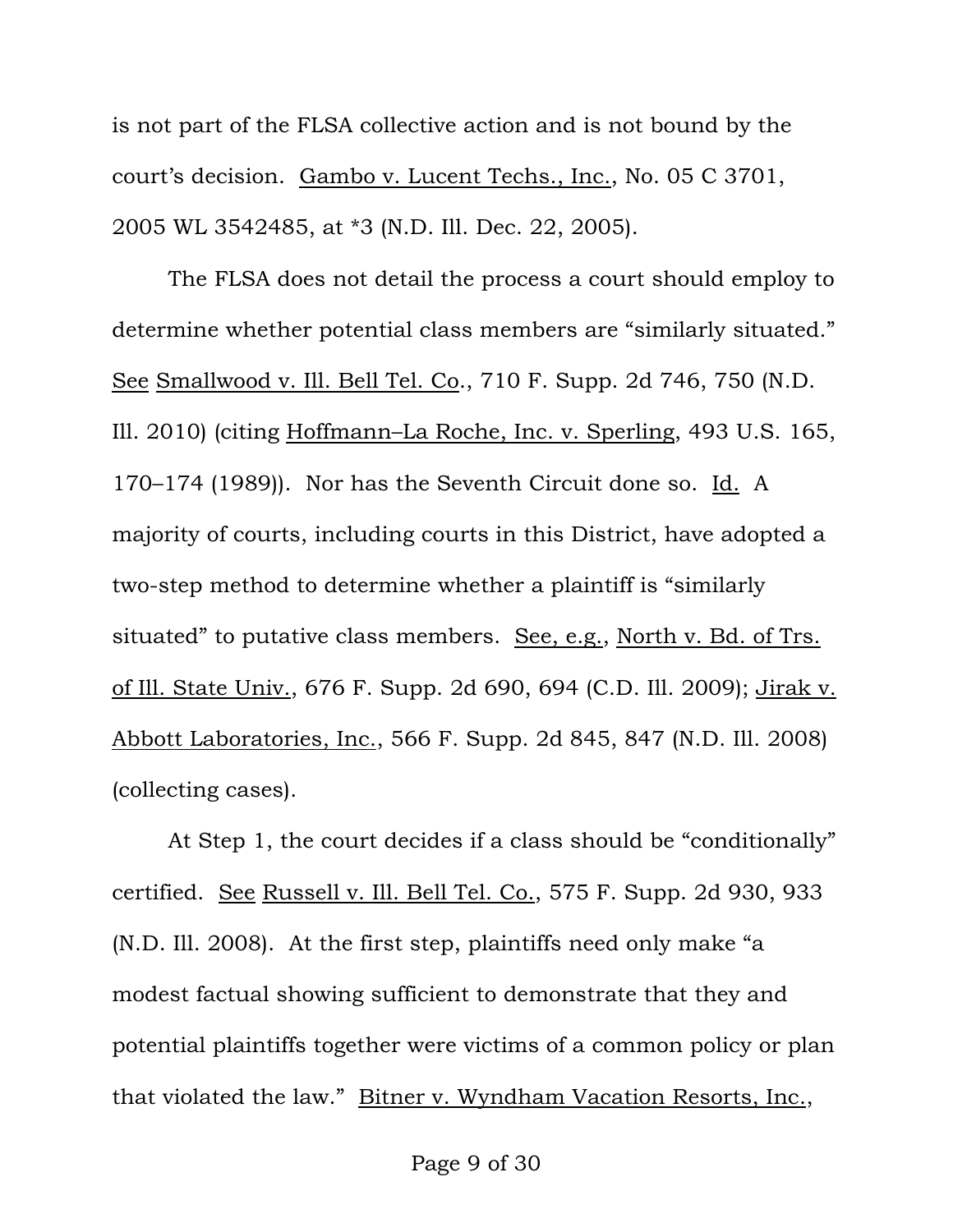301 F.R.D. 354, 357 (W.D. Wis. 2014) (internal citations and quotation marks omitted). The plaintiff's burden at Step 1 is minimal and the standard is "fairly lenient." Berndt v. Cleary Bldg. Corp., No. 11-cv-791, 2013 WL 3287599, at \*7 (W.D. Wis. Jan. 25, 2013). "[T]he purpose of this first stage is merely to determine whether 'similarly situated' plaintiffs do in fact exist." Myers v. Hertz Corp., 624 F.3d 537, 555 (2d Cir. 2010) (emphasis and citations omitted). If the court concludes that the plaintiff has met her burden at Step 1, the court certifies the conditional class and may order that appropriate notice be provided to potential class members. This Court ruled on the first step of the test when it conditionally certified the case as a collective action. See Opinion and Order  $(d/e 53)$ .

Step 2 occurs after the conclusion of discovery and the opt-in process is complete. The parties engaged in additional discovery on the opt-in plaintiffs, and Defendants triggered the second step by moving to decertify the collective action. At this step, "the court's inquiry is more stringent" than during Step 1. Mielke v. Laidlaw Transit, Inc., 313 F. Supp. 2d 759, 762 (N.D. Ill. 2004). With the benefit of discovery, the court examines three factors: "1) whether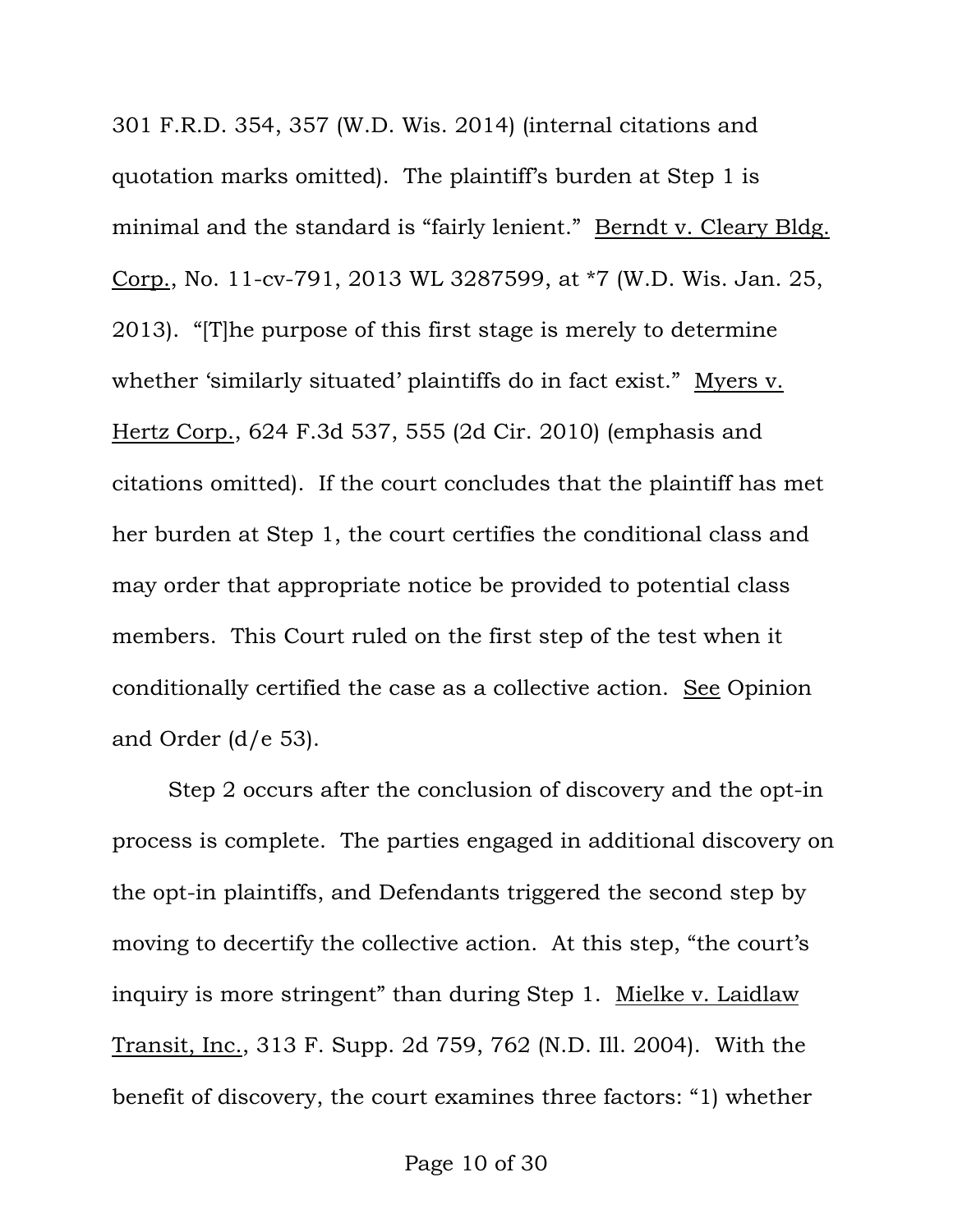the plaintiffs share similar or disparate employment settings; 2) whether the various affirmative defenses available to the defendant would have to be individually applied to each plaintiff; and 3) fairness and procedural concerns." Id. At Step 2, the court may also revisit the "similarly situated" determination in light of the additional discovery conducted and make a final ruling on the certification. North, 676 F. Supp. 2d at 695.

At this stage in the litigation, Defendants' motion requires analysis under the second step of the two-step process.

#### **III. ANALYSIS**

## **A. While Plaintiffs Share Some Factual and Employment Settings, Individual Issues Predominate.**

Plaintiffs bear the burden of demonstrating that they are similarly situated. Camilotes v. Resurrection Health Care Corp., 286 F.R.D. 339, 345 (N.D. Ill. 2012). In order to maintain a suit as an FLSA collective action the plaintiffs must identify a "factual nexus that binds the plaintiffs together as victims of a particular violation of the . . . law[ ]." Vennet v. Am. Intercontinental Univ. Online, No. 05 C 4889, 2005 WL 6215171, at \*6 (N.D. Ill. Dec. 22, 2005). While Plaintiffs need only be similarly—not identically—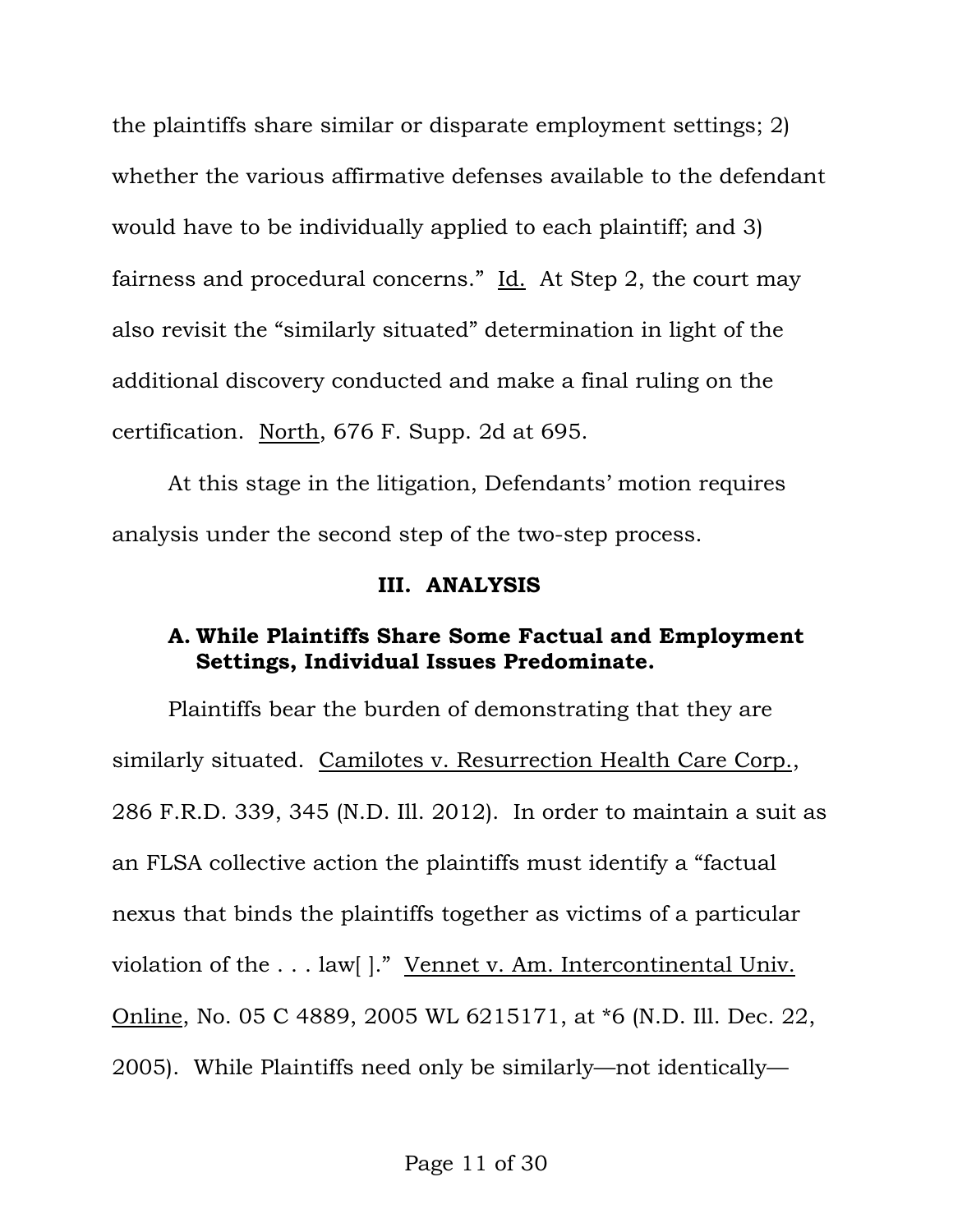situated, a collective action is not appropriate when determining whether a plaintiff has a viable claim "depend[s] on a detailed, factspecific inquiry." Alvarez v. City of Chicago, 605 F.3d 445, 449 (7th Cir. 2010).

With regards to this first factor, courts typically consider similarities or differences in the opt-in plaintiffs' job titles and duties, work locations, supervision, and compensation. Camilotes, 286 F.R.D. at 346. The Court may also consider if there is a common policy or practice of the employer that violates the FLSA. Id.

Consideration of these variables leads to the conclusion that the opt-in Plaintiffs are too dissimilarly situated to continue as a collective action. Significant factual differences exist among the plaintiffs' job duties and work settings, such that these individualized issues will predominate over issues common to the collective action.

1. Plaintiffs have disparate job duties and work settings.

Plaintiffs encourage the Court to view their positions at a high level of generality, noting that all SIU SOM physician faculty position descriptions contain core duties such as 'administration,'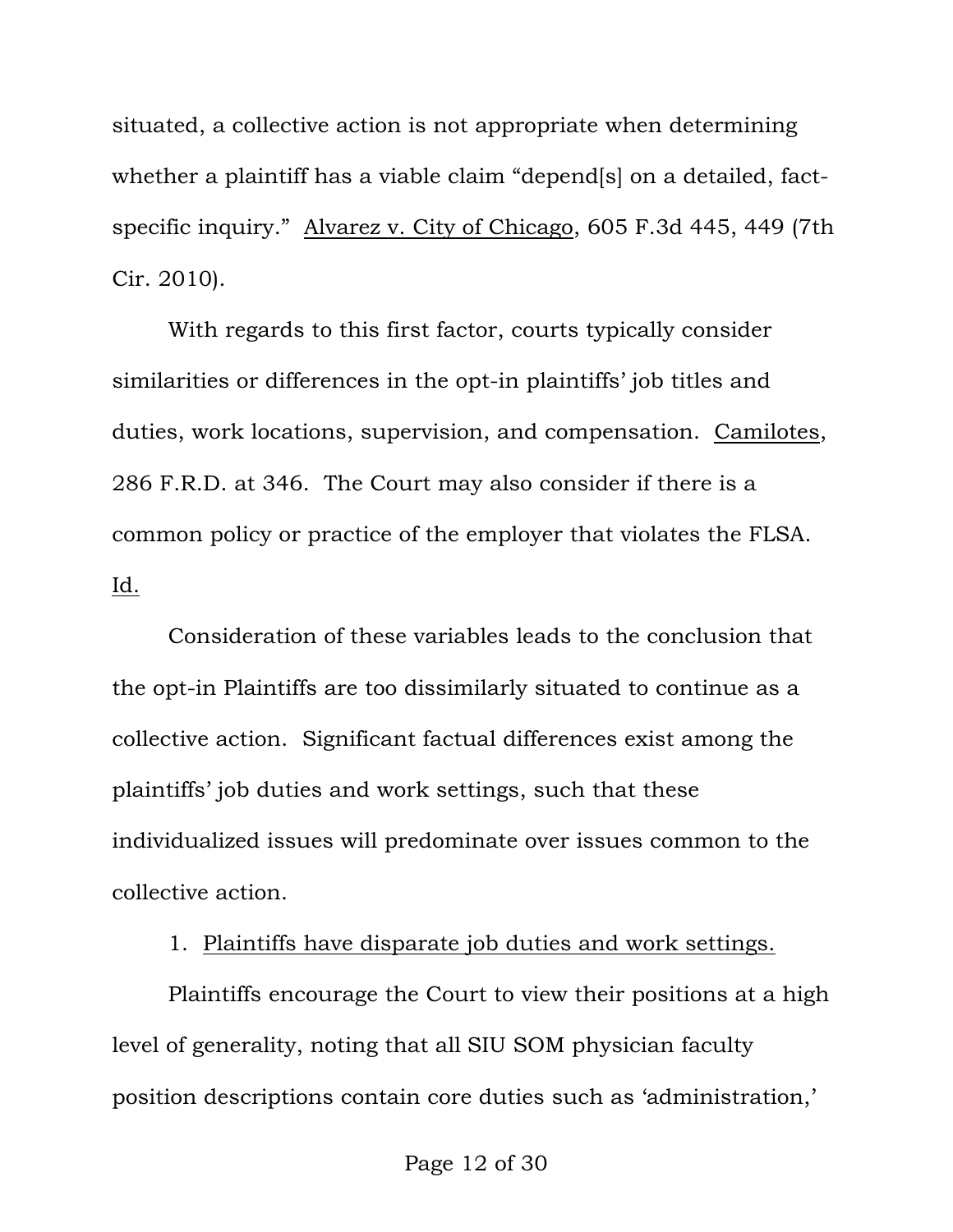'teaching,' 'research,' and 'service,' or "highly similar terms." Opp'n 9. Defendants ask the Court to take a much closer view, assessing what each plaintiff actually does in their respective positions in order to determine whether they are similarly situated. While taking Plaintiffs' position was sufficient at step one of the certification process, the Court must take a closer look at the second step.

Plaintiffs encourage a level of generality that would all but eliminate the 'similarly situated' determination. It is of course almost always true that any two or more physicians will have "substantially similar medical educations and . . . residencies" and general job responsibilities that include some measure of patient care and administration. See Opp'n 14–15. But the more stringent inquiry required at this step necessitates more than that. Here, analyzing the actual duties performed by each of the plaintiffs on a day-to-day basis, as well as the individualized factors that determined initial compensation recommendations, leads to the conclusion that they are not similarly situated.

At a more general level, only two of the plaintiffs shared similar job settings. Both Ahad and Rakinic were in the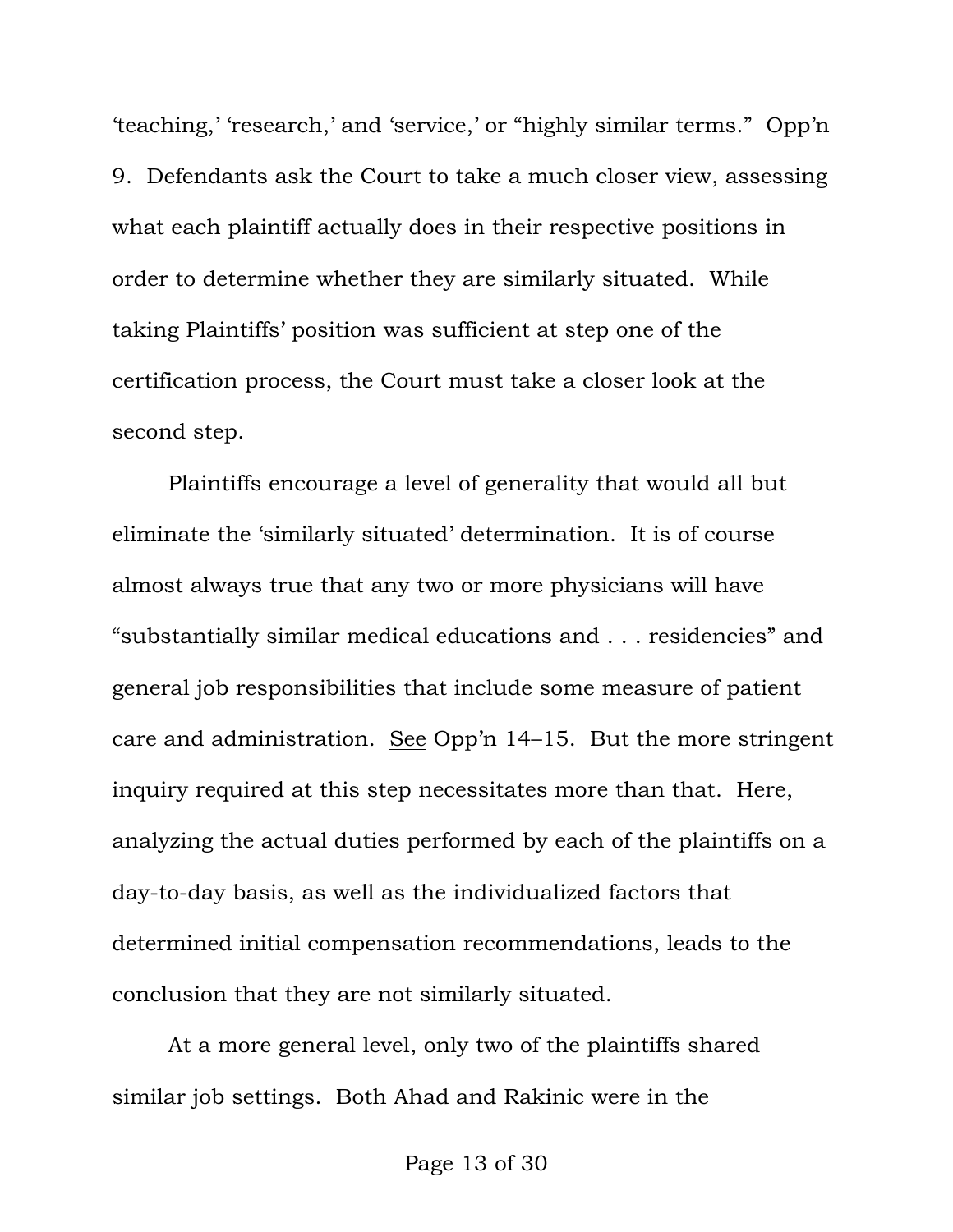Department of Surgery in the Division of General Surgery. Even within the same division, each had a different area of focus. Ahad practiced in the area of bariatric surgery and Rakinic specialized in colon and rectal surgery. Vassileva, though in the same department, was in the Division of Cardiothoracic Surgery, practicing cardiothoracic surgery. Rotondo, meanwhile was in an entirely different department—the Department of Family and Community Medicine—and an entirely different job setting in that she was exclusively employed by SIU SOM in its Federally Qualified Health Center (FQHC) where she was a family practice physician. Rotondo's teaching duties though also related to the practice of osteopathic medicine as she was a doctor of osteopathy.

Further, while three of the plaintiffs were recruited into the position of Assistant Professor, their jobs duties still varied widely in spite of sharing a common job title. Ahad was recruited specifically to fill the position of Medical Director of Bariatric Surgery—a position that was created when she was hired and eliminated when she left. Cox-Largent Decl. ¶ 23. Ahad described this as a "leadership position." Ahad Dep. 111:7–8 (d/e 86-3). This position required not only clinical and surgical activities, but also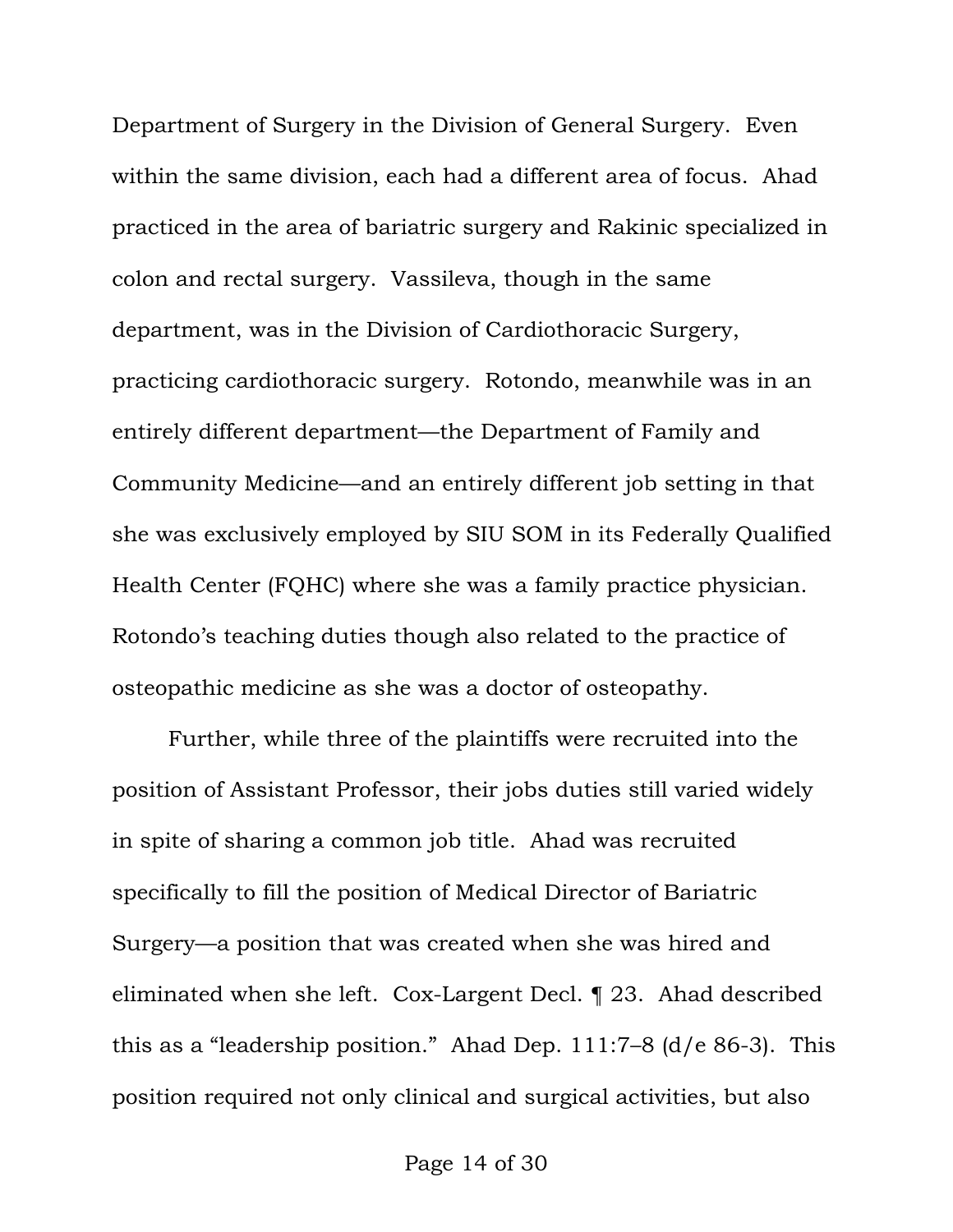significant administrative responsibilities, including community outreach efforts to grow the program, Ahad Dep. 123:1–18, and development and evaluation of policies and procedures and quality improvement programs, Ahad Dep. 136:2–8.

Another Assistant Professor, Vassileva, devoted as much as half of her time to research and only a small fraction to administration. Vassileva Dep. Ex. 10 (d/e 86-12). While Vassileva was appointed as Director of the Center for Valvular Heart Disease, her contract specifically anticipated that her time commitment to that administrative position would be only about six-and-a-half hours per month on average or eighty hours a year in the aggregate. Vassileva Dep. Ex. 15 (d/e 86-13). The medical director agreement governing Ahad's appointment as Director of Bariatric Surgery, in contrast, required that she devote fifteen hours each week to her administrative role. Ahad Dep. Ex. 29 (d/e 86-4).

Finally, the third opt-in plaintiff hired as an Assistant Professor, Rotondo, held no administrative positions, Rotondo Dep. 103:3–9 (d/e 86-14), and devoted nearly all of her time to family practice medicine and teaching responsibilities and almost none to research, Rotondo Dep. Ex. 7 (d/e 86-15). The fourth opt-in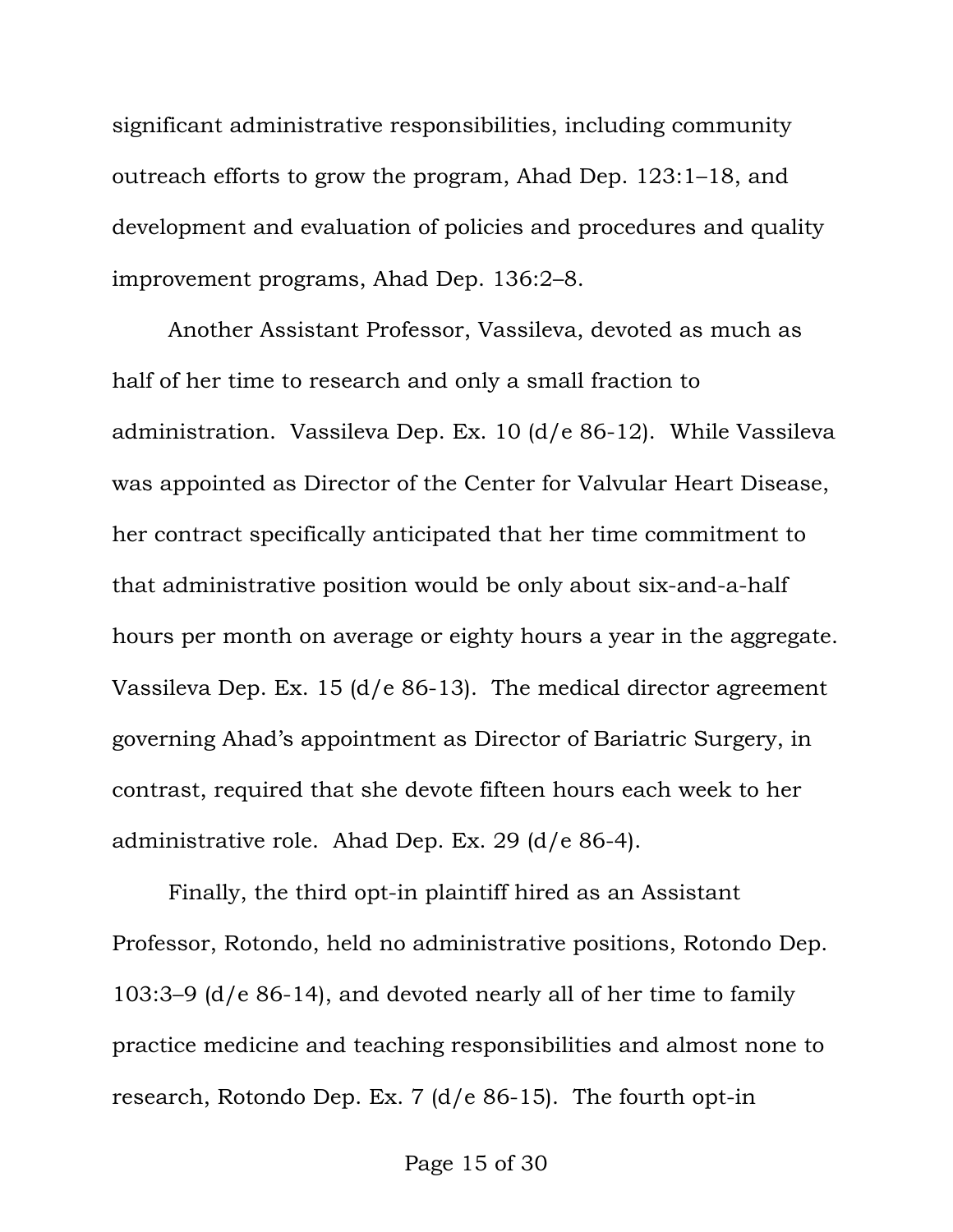plaintiff, Rakinic, was also, like Ahad, recruited to SIU SOM specifically to set up a new program, but Rakinic was hired into the job title of Associate Professor. Rakinic Dep. 15:15– 20 (d/e 86-10); Ex. 2. Rakinic never held a Medical Director position but was named Vice Chair for Clinical Affairs for the Department of Surgery. Rakinic Dep. Ex. 6 (d/e 86-10). The position descriptions covering Rakinic's position for each year of her employment show that the anticipated percentage of her time she would devote to administrative responsibilities ranged from ten to thirty percent depending on the year. Rakinic Dep. Ex. 7 (d/e 86-10, 11).

The position descriptions for each of the plaintiffs reflect similar differences in the time commitments required for teaching and service responsibilities. Moreover, the proportions devoted to each of the core responsibilities—administration, research, teaching and service—changed from year to year for every one of the plaintiffs. In some years, nearly half of some positions was anticipated to be related to teaching, Rotondo Dep. Ex. 7, while for others teaching comprised only a quarter of the position's responsibilities, Rakinic Dep. Ex. 7. Some Plaintiffs were expected to commit as much as sixty percent of their time to service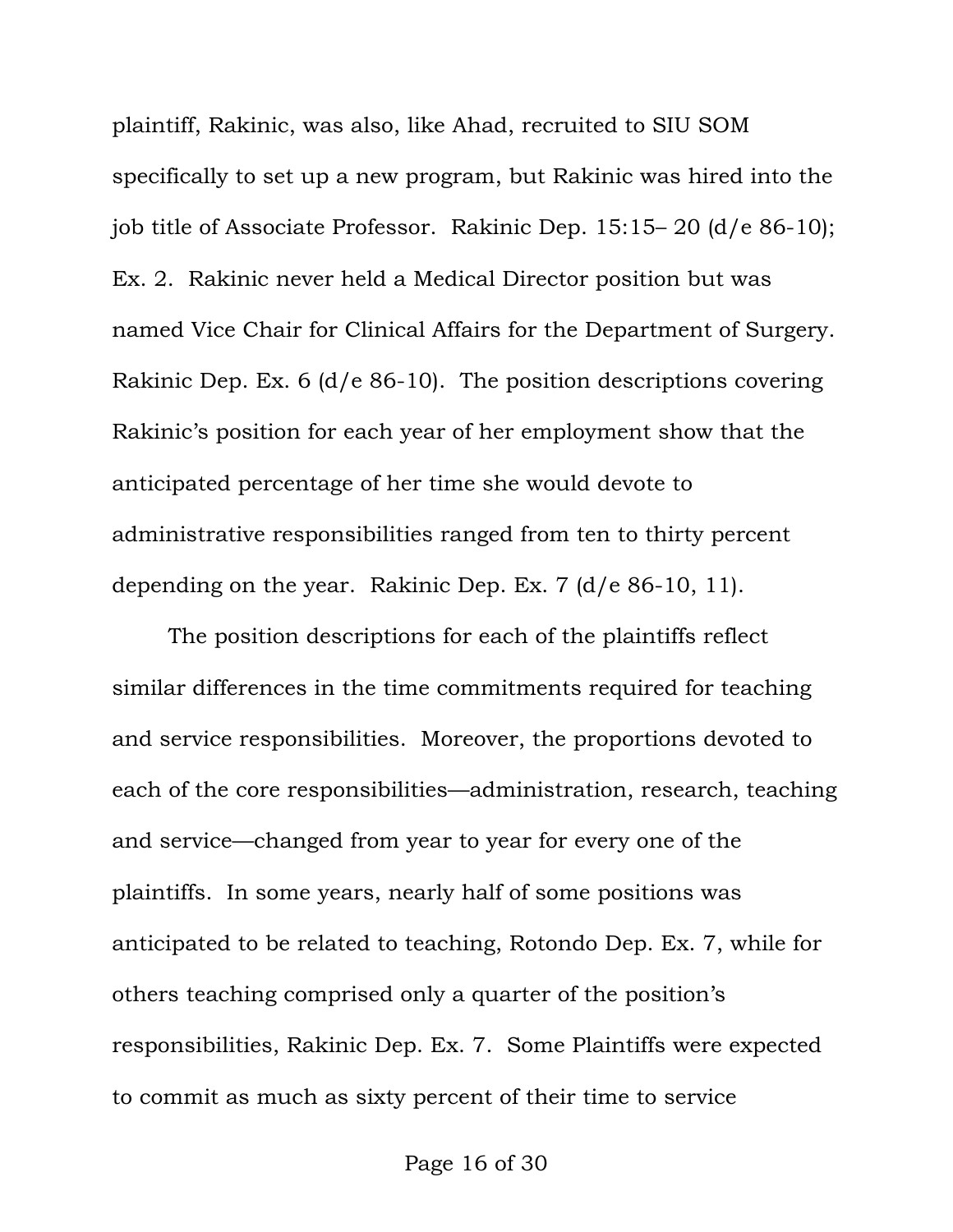responsibilities, Rotondo Dep. Ex. 7, while others, as little as twenty-five percent, Vassileva Dep. Ex. 10.

Plaintiffs contend that these dissimilarities in job responsibilities are distinctions without differences, arguing that labeling physician positions (i.e. bariatric surgeon or cardiothoracic surgeon) focuses only on a small portion of a physician's job duties—the clinical responsibilities—and "conceal[s] the interchangeable nature of duties." Opp'n 14. Plaintiffs also claim that differences between departments are overstated by Defendants. As discussed above, though, there are not only significant variations in the clinical aspects of Plaintiffs' job duties, but all aspects—clinical, administration, teaching, and research.

The Compensation Plan's emphasis on rewarding physician productivity, as reflected by the use of RVUs tied to particular clinical services in determining clinical income, creates further variation. Differences between practice areas and departments then can have significant impacts on compensation, as can differences in the percentage of time a given physician devotes to service responsibilities, as opposed to administration, research, or teaching.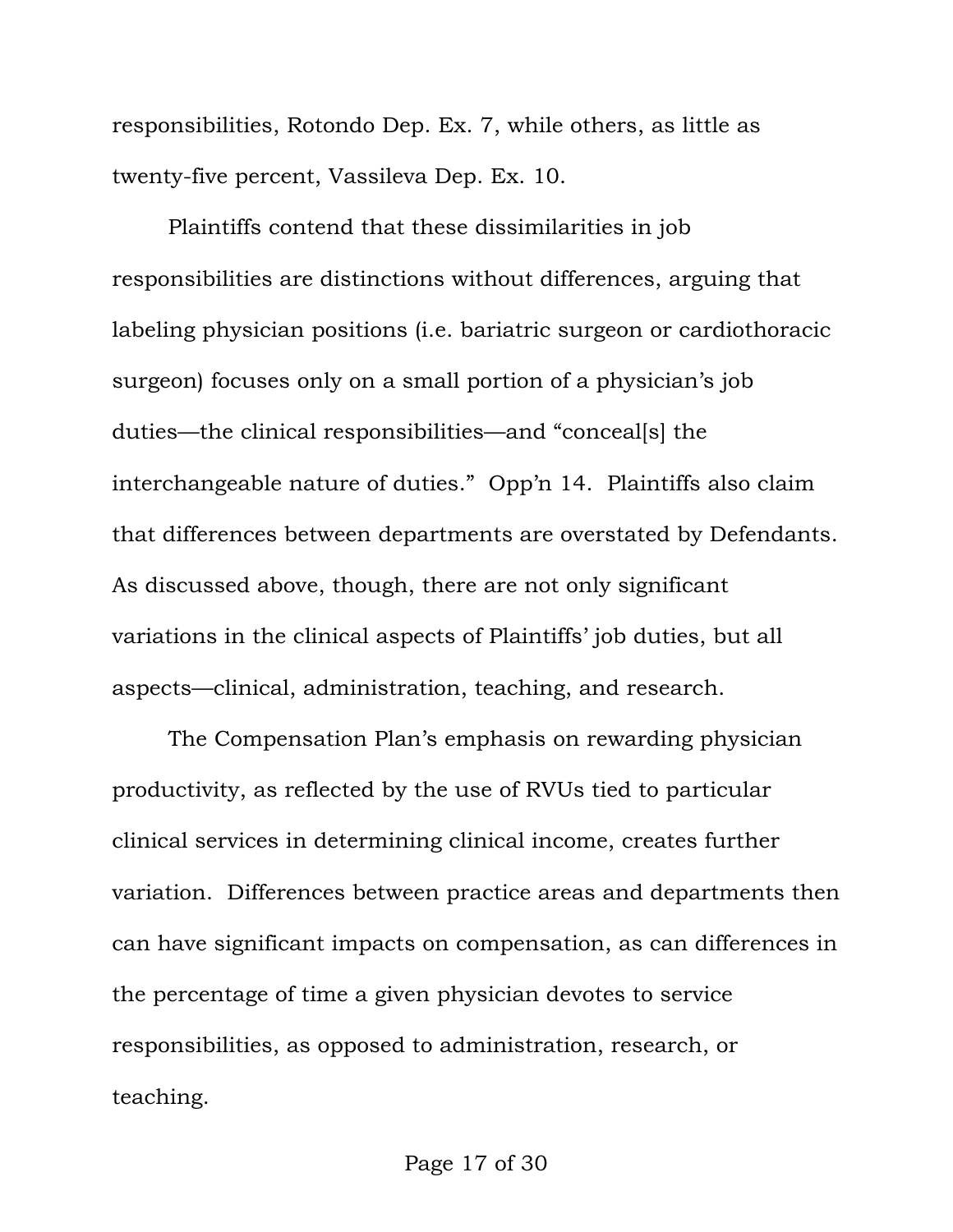# 2. The Factors Affecting Each Opt-in Plaintiffs' Compensation are Highly Individualized.

Beyond the differences in day-to-day responsibilities of the Plaintiffs, the compensation structures of the Plaintiffs also demonstrate that they are not similarly situated. For example, while Ahad, Vassileva, and Rotondo were hired into the job title of Assistant Professor, only Vassileva rose to the position of Associate Professor. Rakinic, recruited as an Associate Professor, eventually rose to the position of Professor. These advancements, or lack thereof, affected compensation. When Vassileva was promoted to Associate Professor, she received a \$10,000 increase in her base salary, Vassileva Dep. Ex. 8, and when Rakinic was promoted to full Professor her base was increased by \$20,000, Rakinic Dep. Ex. 6.

Ahad's recruitment into a Medical Director position affected the initial compensation recommendation for the position as reflected by the fact that her compensation was \$50,000 more than that of the most-recently hired Assistant Professor. Cox-Largent Decl. ¶ 22. Similarly, Vassileva's appointment to director of the valve program came with a \$20,000 increase to base salary, Vassileva Dep. 46:2–11, while Rakinic's appointment to a Vice Chair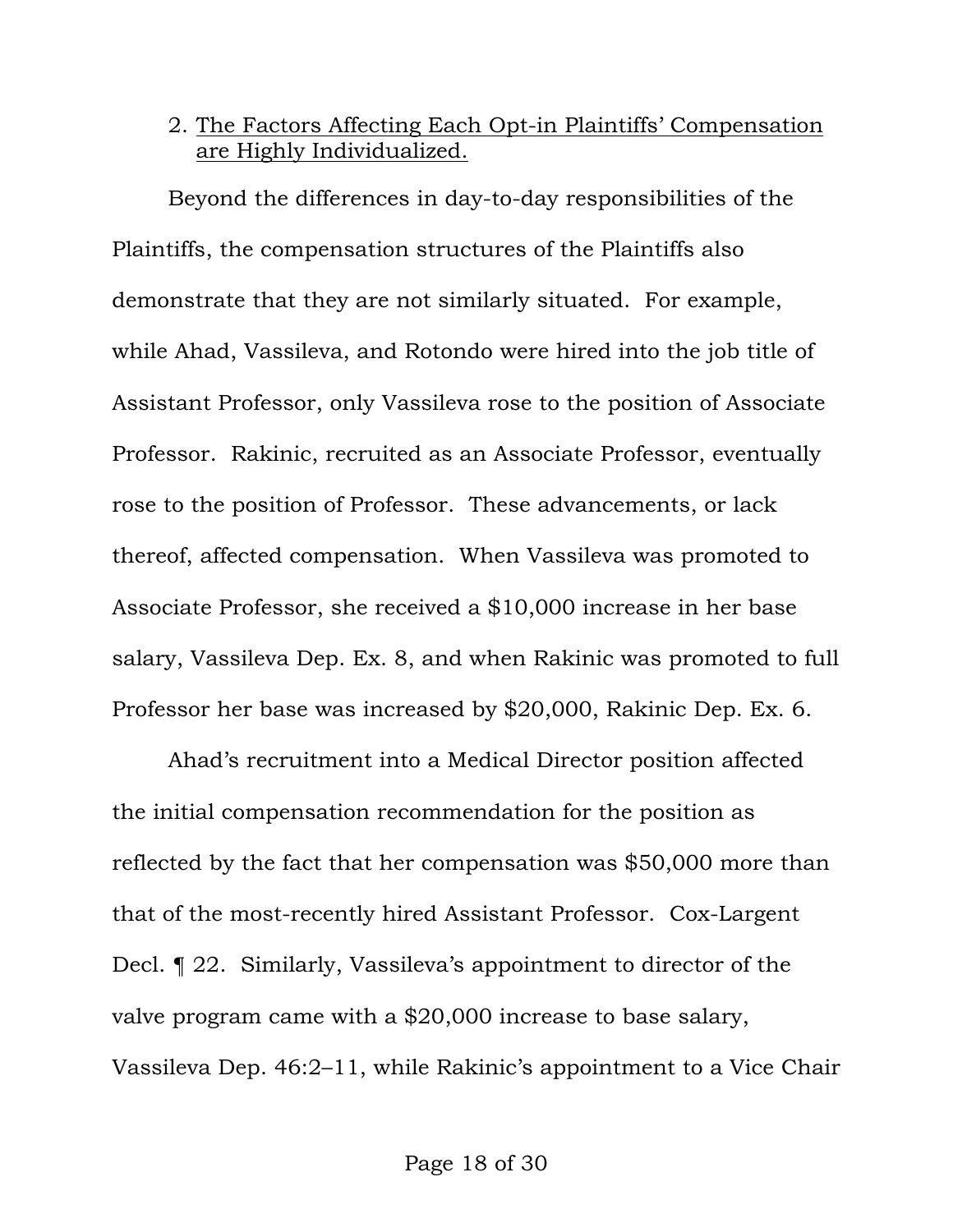position was accompanied by a \$15,000 increase, Rakinic Dep. Ex. 6. As these appointments to administrative positions affected compensation, the fact that Rotondo did not hold an administrative position then, surely affected her compensation.

Market forces, including need and demand, also affected recruitment and, in turn, initial base compensation recommendations and compensation adjustment recommendations. For example, Ahad and Rakinic were recruited to develop new programs, while Vassileva was hired to replace a departing physician. Rakinic received an equity adjustment when her junior partner received one in order to keep him from being hired away. Rakinic Dep. 84:5–85:23. Vassileva received a significant increase in her base academic compensation in order to retain a number of cardiothoracic surgeons and keep them from leaving for private practice. Vassileva Dep. 53:4–19. Rotondo's initial compensation reflected the fact that she had several years' experience in private practice prior to joining SIU SOM.

Market factors also affected productivity, which then affects clinical income. By example, Ahad was recruited to set up a bariatric surgery program specifically to compete with an existing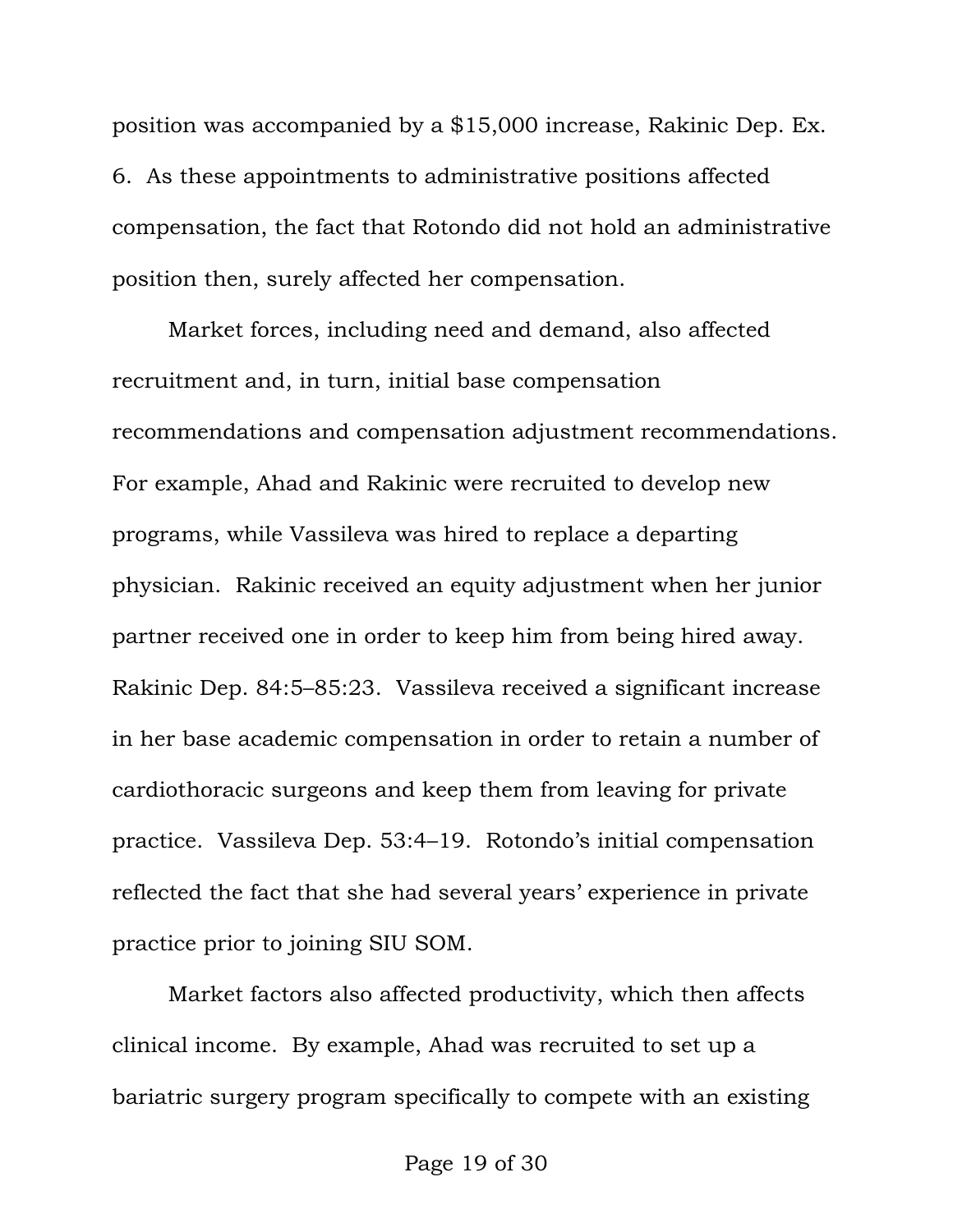program. Due to low Medicaid reimbursement rates though, the new program limited the number of Medicaid patients it would take, thereby limiting the program's growth and Ahad's productivity (and in turn, compensation). Ahad Dep. 68:23–69:6. As a result, Ahad did not generate enough RVUs in her first two years to meet her guarantee, and thus entered a reconciliation period. On the other hand, Rakinic was so clinically productive that some years she generated the most RVUs in her division, Rakinic Dep. Ex. 9, and she was able to end her guarantee early, Rakinic Dep. 57:6–18. Vassileva's income was not impacted by the ability to take Medicare or Medicaid patients, Vassileva Dep. 97:15–20, but market changes—in this case, a competing facility hiring its own cardiac surgeon—resulted in a significant decrease in her clinical activity and workload, Vassileva Dep. Ex. 13. Rotondo, who worked in the FQHC, participated in a fee-pooling agreement that was unique to that employment setting.

Plaintiffs state that Defendants' contention that these individualized differences in compensation calculations are of consequence essentially amounts to a white-collar exemption to the Equal Pay Act that does not exist. Opp'n 10–11. Importantly,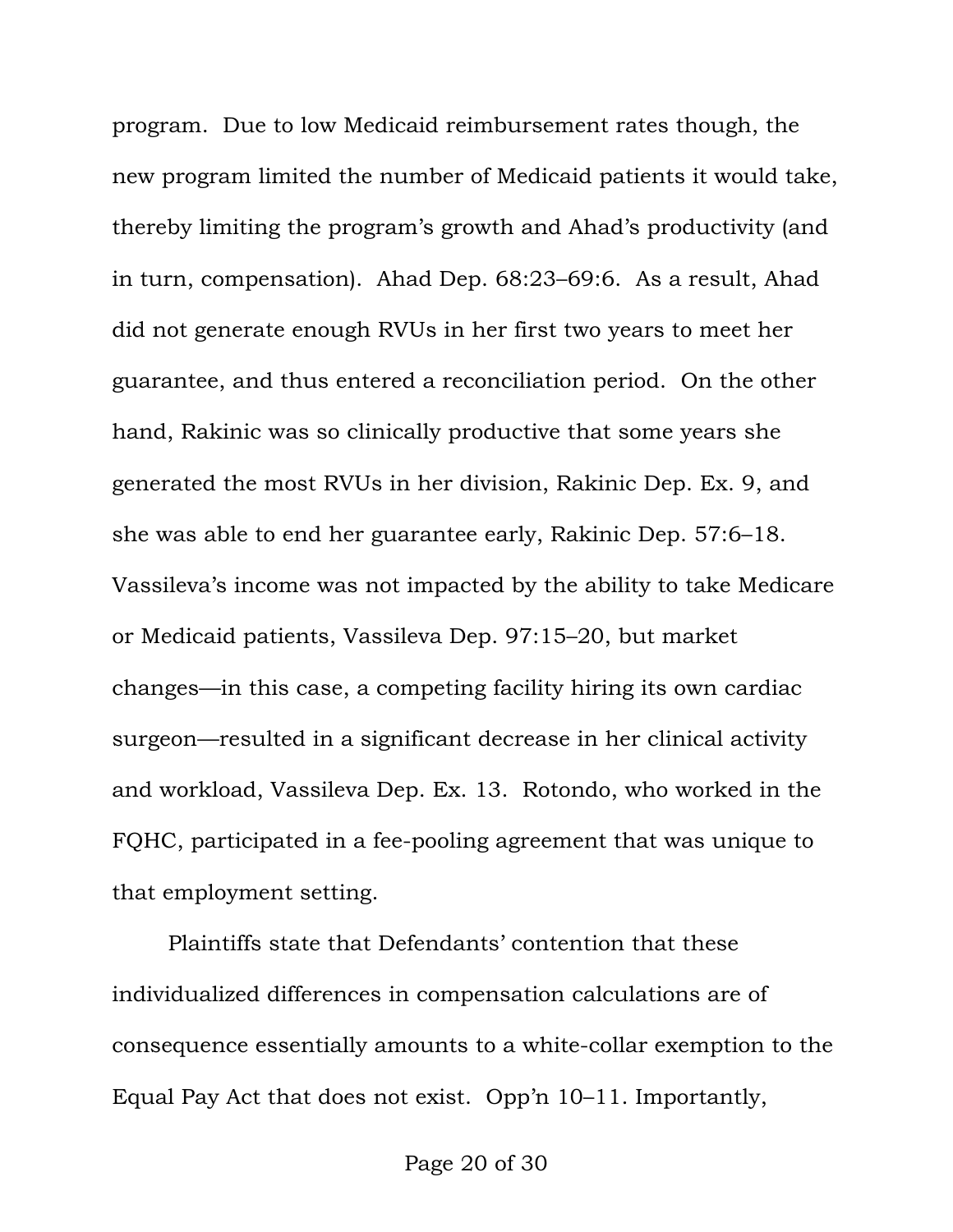however, none of the cases cited by the Plaintiff in support of this point are collective actions; rather each involved only a single plaintiff bringing claims under the Equal Pay Act. See King v. Acosta Sales & Mrktg., 678 F.3d 470 (7th Cir. 2012); Hildebrandt v. Ill. Dep't of Nat'l Res., 347 F.3d 1014 (7th Cir. 2003); Storrs v. Univ. of Cincinnati, 271 F. Supp 3d 910 (S.D. Ohio 2017). So, while Plaintiffs' general statement is true, plaintiffs overlook an important distinction. The inquiry required to determine both liability and damages here is vastly more complex than say, calculating unpaid overtime for time spent by foundry workers showering and changing clothes at the end of a shift, see DeKeyser v. Thyssenkrupp Waupaca, Inc., 860 F.3d 918 (7th Cir. 2017), or for bus drivers paid hourly wages, see Mielke, 313 F. Supp. 2d 759. The individualized inquiries required here demonstrate that the plaintiffs are not similarly situated, and that decertification is, therefore, appropriate.

3. Plaintiffs have not identified a common policy or practice responsible for the alleged discrimination.

Beyond consideration of Plaintiffs' respective positions, Plaintiffs have not identified a common policy or practice that has caused the alleged unequal treatment. See Vennet, 2005 WL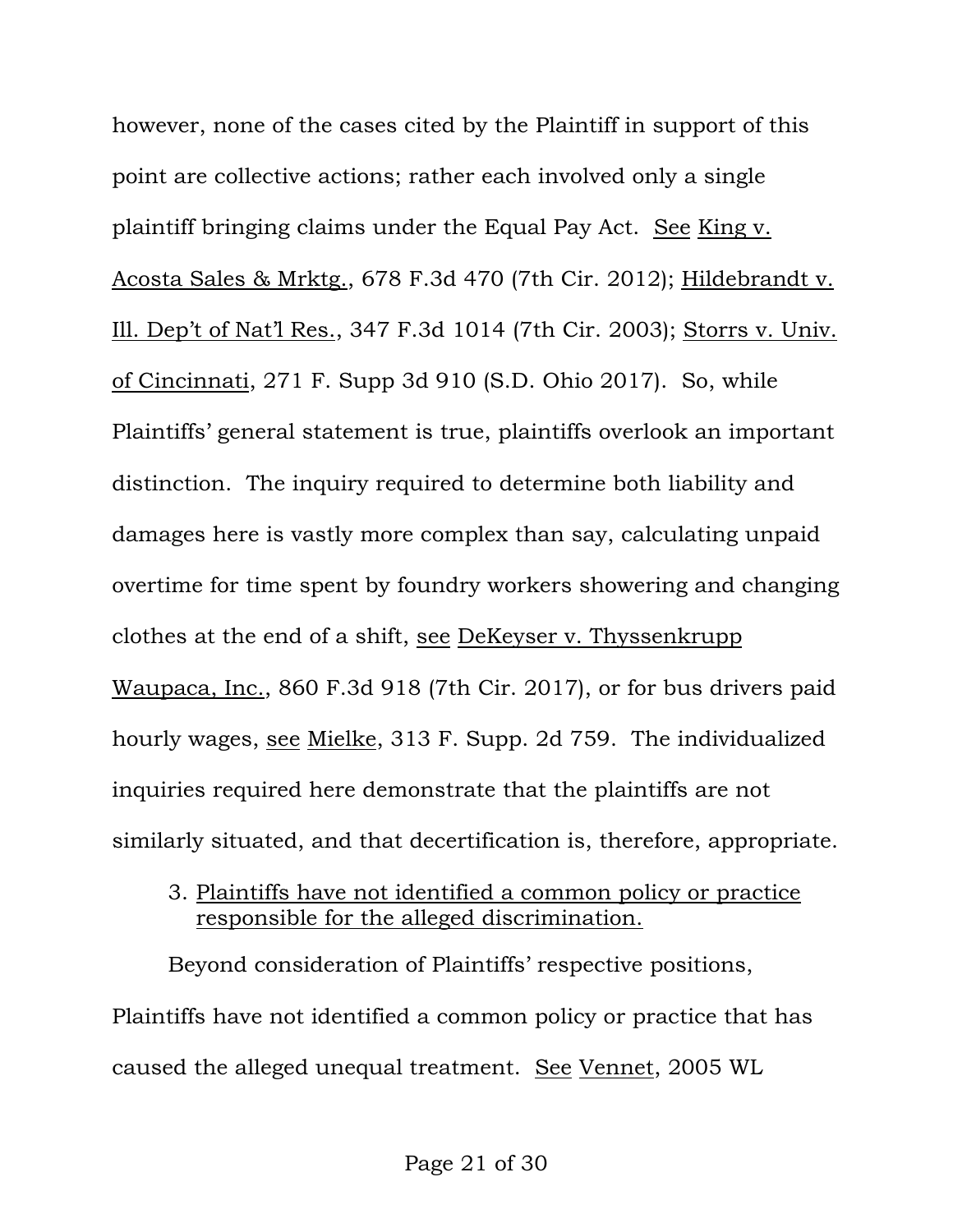6215171, at \*6 ("There must be a demonstrated similarity among the situations of each plaintiff beyond simply claiming that the FLSA has been violated . . . ."). While the presence of a unified policy or standard practice is not strictly necessary to proceed as a collective action, the absence of one weighs in favor of decertification. Mielke, 313 F. Supp. 2d at 763–64.

Again, Plaintiffs ask the Court to take a wide-angle view, suggesting that the manner in which Defendants establish and adjust salaries is a "single" or "centralized" process. Viewing the process set out in the parties' briefs as a "singular practice for determining compensation," Opp'n 7, overlooks each of the individualized considerations that factors into compensation decisions—decisions which occur at multiple different levels of review.

Plaintiffs argue that the necessary "factual nexus that binds the plaintiffs together as victims of a particular violation," see Vennet, 2005 WL 6215171, at \*6, in this case is Defendants' implementation of their Compensation Plan, by which Defendants establish and adjust physicians' compensation. Plaintiffs acknowledge that the Compensation Plan is facially gender neutral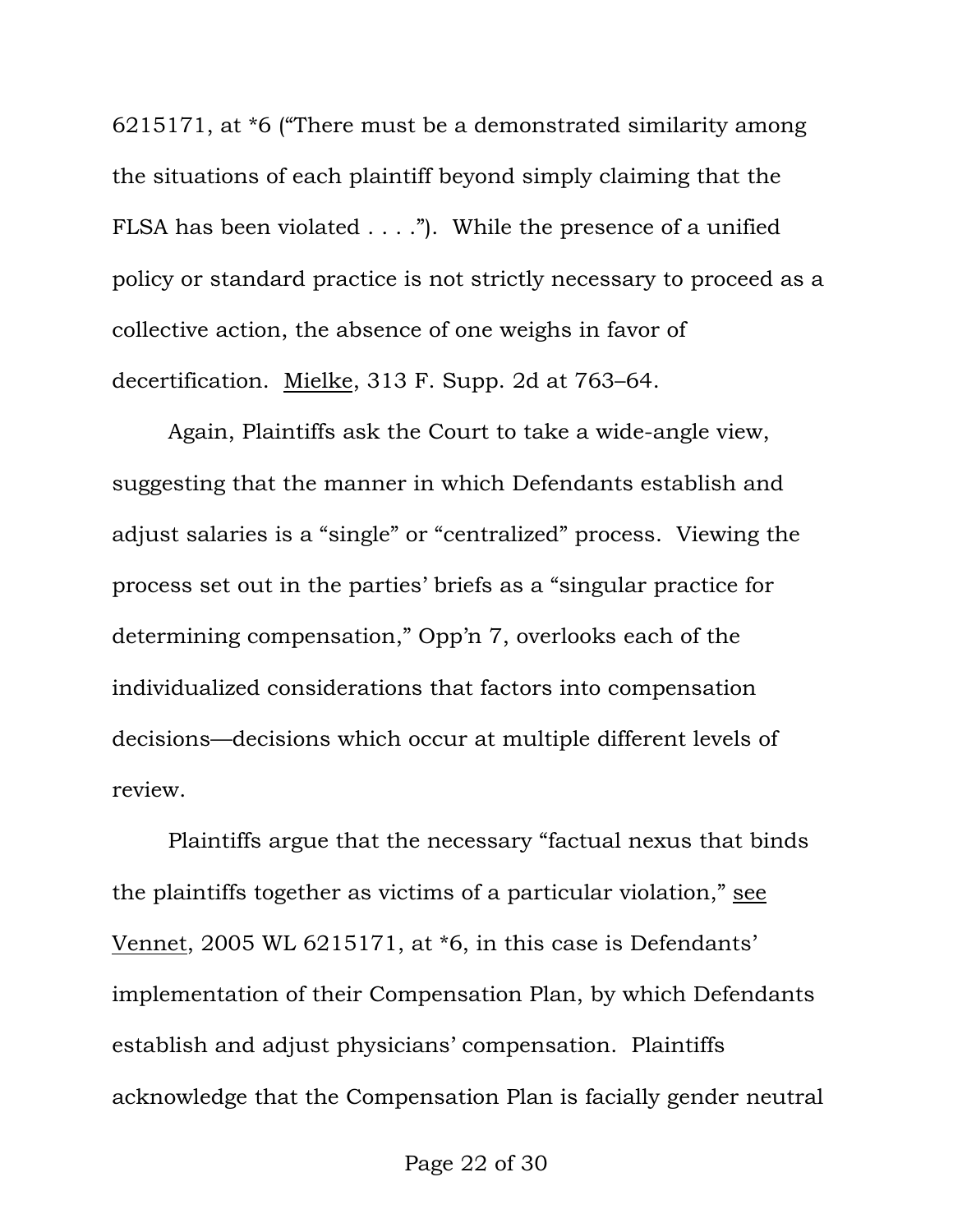and that initial compensation recommendations were made at the department level. However, Plaintiffs argue that implementation of the Compensation Plan was still an employment practice that resulted in statistically significant gender pay disparities. See Opp'n 15.

 Plaintiffs have not shown how the facially gender-neutral Compensation Plan could have created the disparate compensation. The discretion given to Department Chairs by the Plan to make recommendations for initial compensation and compensation adjustments demonstrates that there is not a unified policy or practice present. At the stage of determining initial compensation, Department Chairs consider a number of individualized factors, including salary survey data, funding sources, the candidate's background and qualifications, and market factors. In making compensation adjustments, the Compensation Plan likewise delegates discretion to Department Chairs, but the Compensation Plan also establishes objective factors which guide the process. Rather than a unified policy or common practice, Plaintiffs have only pointed to a plan that provided for a process that gives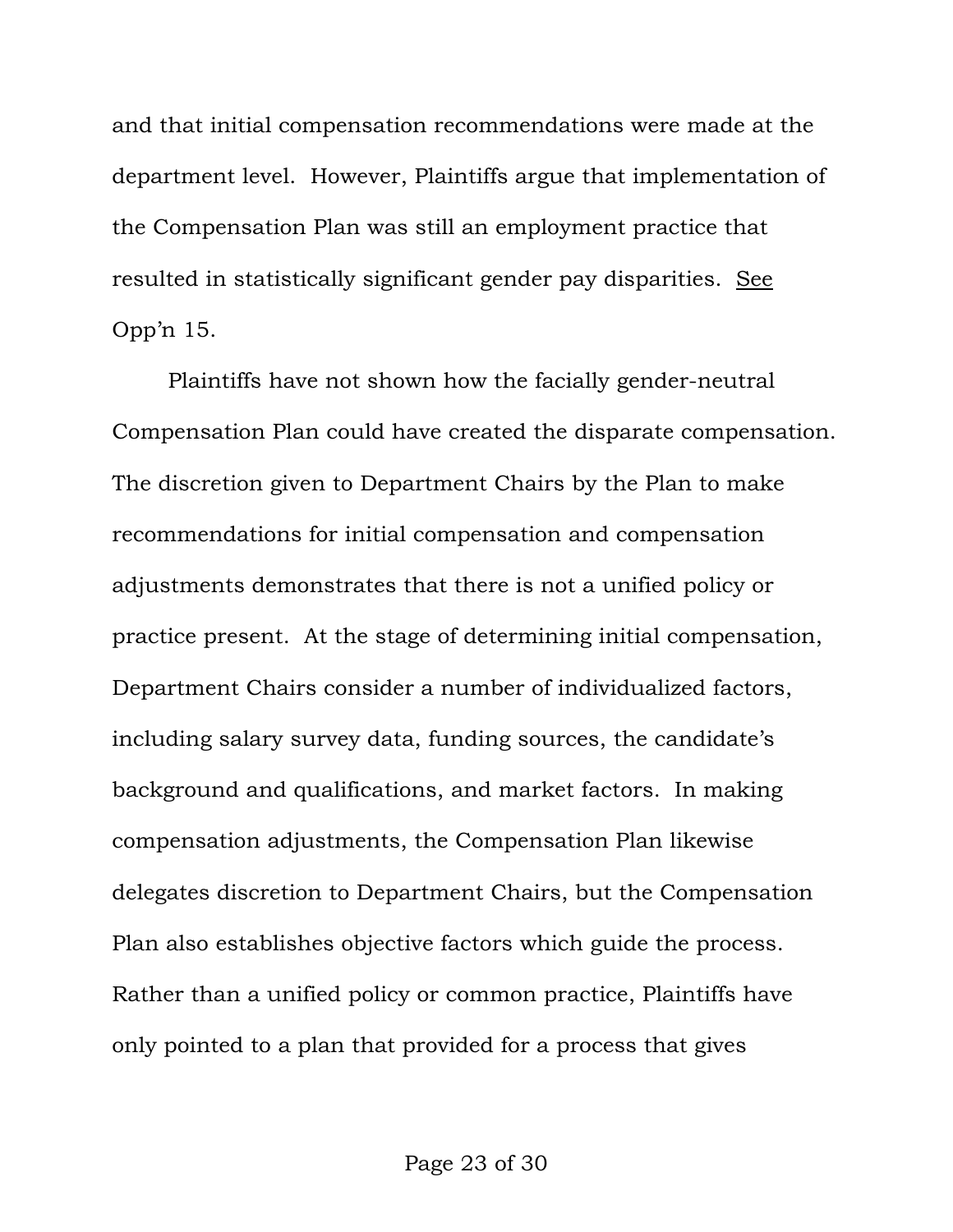discretion to Department Chairs to consider individualized factors in making compensation decisions.

 Plaintiffs also note several times that SIU SOM's Dean has decision-making authority in physician compensation matters and that the Dean and the CEO of SIU P&S are responsible for administration of the Compensation Plan. See Opp'n 5–6. Similarly, Plaintiffs note that the Dean must review both proposed salary ranges and initial compensation recommendations, as well as compensation adjustment recommendations. Plaintiffs have not, however, shown that discretion exercised by one or two high-level individuals could have created the disparate impact.

The Compensation Plan does not create the necessary "factual nexus" that binds the plaintiffs together. Instead, this case bears more similarity to cases that have not found plaintiffs to be similarly situated because no unified policy or common practice existed that was responsible for the alleged violation. See Mielke, 313 F. Supp. 2d at 764 (declining to certify the plaintiff's proposed collective action in part "[g]iven the absence of a uniform policy" but instead certifying a smaller collective action consisting of similarly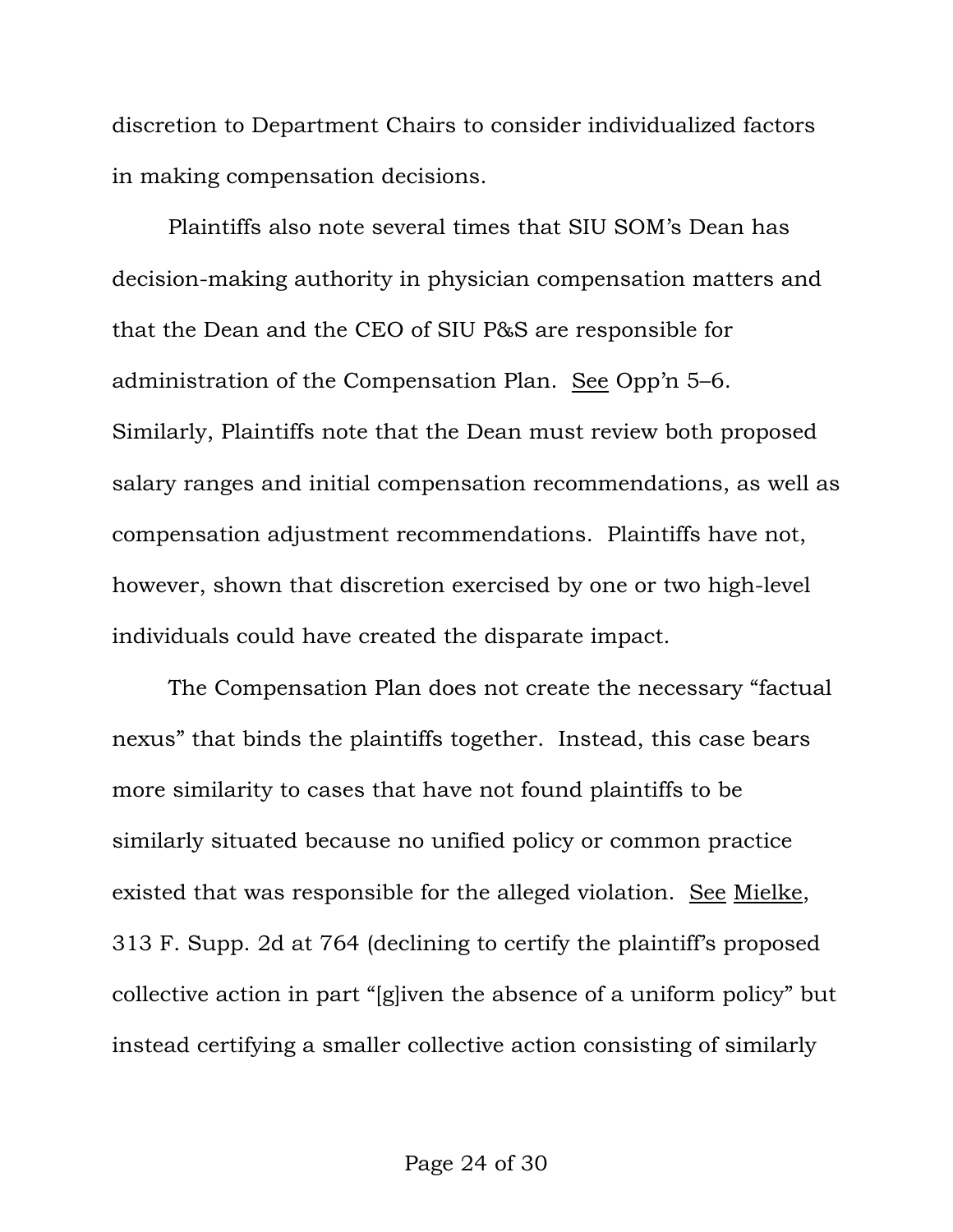situated claimants who were affected by two separate but identical policies).

Nor does the statistical evidence presented by the Plaintiffs establish that the Plaintiffs are similarly situated. The Court notes that Defendants have filed a Motion to Exclude Reports and Testimony of David Sharp, Phd. (d/e 98). That motion, filed nearly eight months after the close of briefing on the class certification motion for which the expert evidence was submitted to support, attacks the methodologies employed by Plaintiffs' expert. Whether that rendered it untimely is largely moot at this point, as the Court previously considered Dr. Sharp's opinions in its ruling on class certification. See Opinion (d/e 102) at 14–19. Regardless, in the Rule 23 context, in Wal-Mart v. Dukes, 564 U.S. 338 (2011), the Supreme Court rejected statistical evidence as a sufficient basis to establish commonality because, even if it showed gender disparity in every store, it would not show a common cause. 564 U.S. at 360. Likewise, the statistical evidence here does not and cannot show whether a common cause existed regardless of the statistically significant showing of pay disparities based on gender.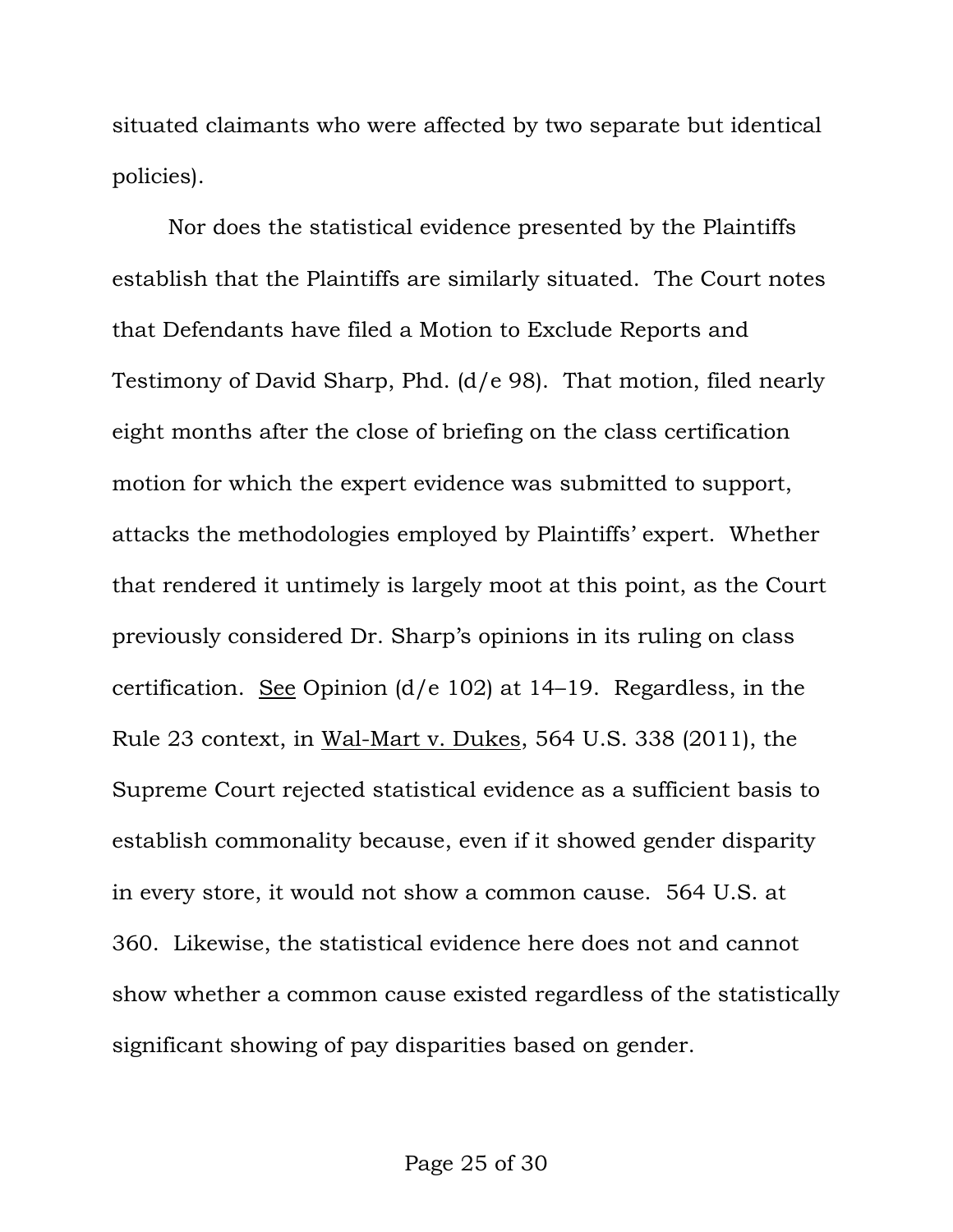## **B. Affirmative Defenses Available to Defendants are Highly Individualized as to Each Plaintiff.**

With regard to the second factor to be analyzed at Step 2 of the certification process, the Court must consider "whether defendants' defenses could be applied across the board to plaintiffs' claims and potential plaintiffs' claims or whether many and perhaps disparate defenses could be raised." Russell, 721 F. Supp. 2d at 820 (quotation omitted). If a court must conduct a detailed inquiry into each plaintiff's claims based on a defendant's individualized defenses, this factor weighs in favor of decertification. Camilotes, 286 F.R.D. at 352. The Court does not consider the merits of the defenses, but only whether they can be applied uniformly to all of the plaintiffs. Russell, 721 F. Supp. 2d at 820.

Here, the highly individualized process used to determine compensation will necessarily require Defendants to present individualized evidence as to each Plaintiff in order to show that "any other factor other than sex" accounts for the differential in compensation. <u>See</u> 29 U.S.C.  $\S 206(d)(1)$ . Because the determination of liability involves consideration of a number of factors unique to each Plaintiff, including job responsibilities,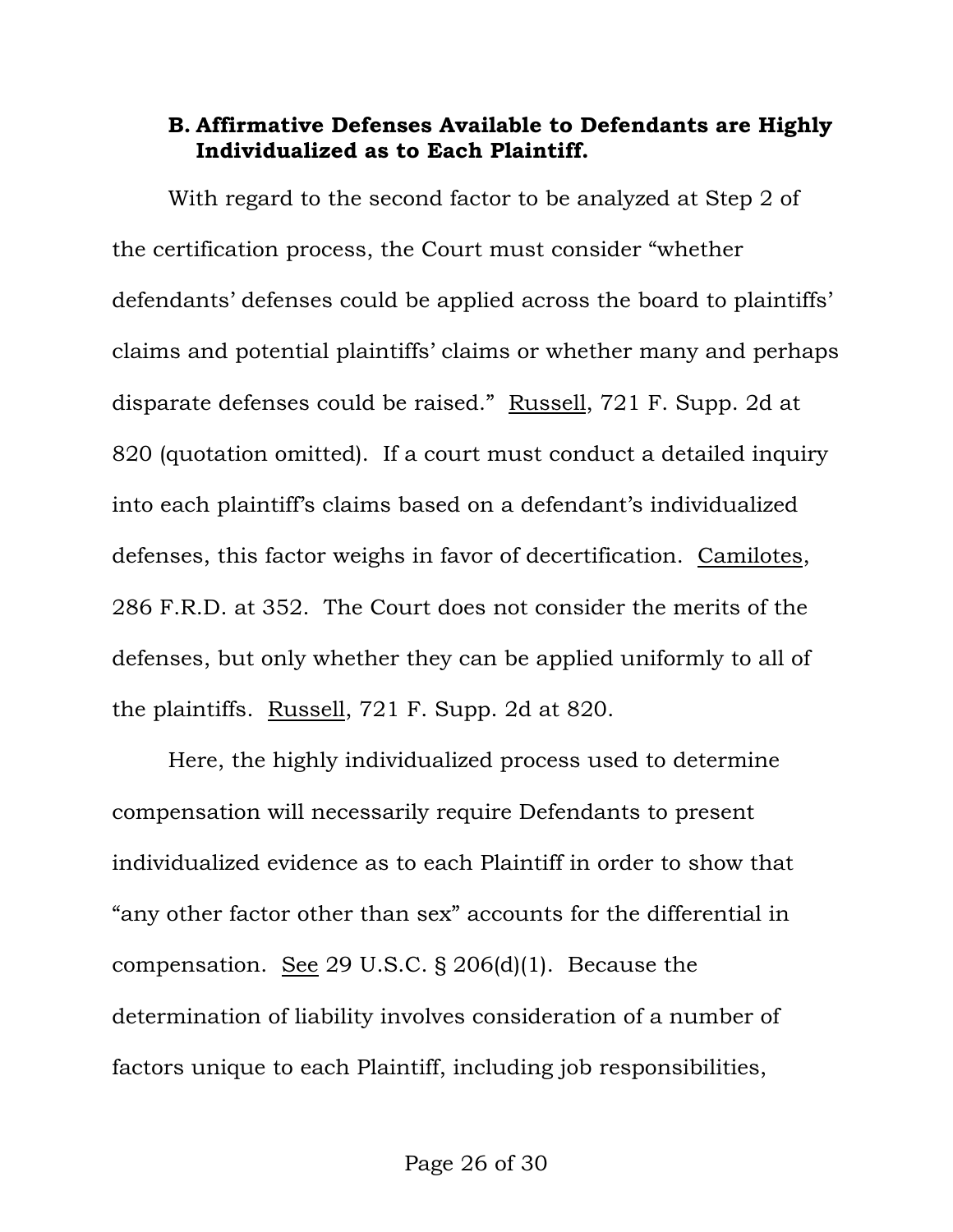productivity, and market forces as discussed previously, how this defense could be shown by common proof is unclear. Cf. Russell, 721 F. Supp. 2d at 820–21 (finding factor weighed against decertification where plaintiffs were "subjected to common practices and policies," "[d]efenses relating to liability largely require[d] an examination of company records or mechanical calculations," and defenses "appear[ed] to be applicable to all plaintiffs"). Similarly, among the comparator physicians identified by Plaintiffs, only two Plaintiffs identify a single common comparator. In order to rebut Plaintiffs' claims of unequal pay for equal work, the same individualized factors regarding both job responsibilities and compensation structures would have to be considered for each of the comparators as well.

For much the same reasons, Defendants' defenses as to damages also must be applied individually. The Seventh Circuit has cautioned that even in cases where there are common questions as to liability—and this is not such a case—"the remedy is so tailored to each particular plaintiff that a collective action is inappropriate." Alvarez, 605 F.3d at 449 n.1.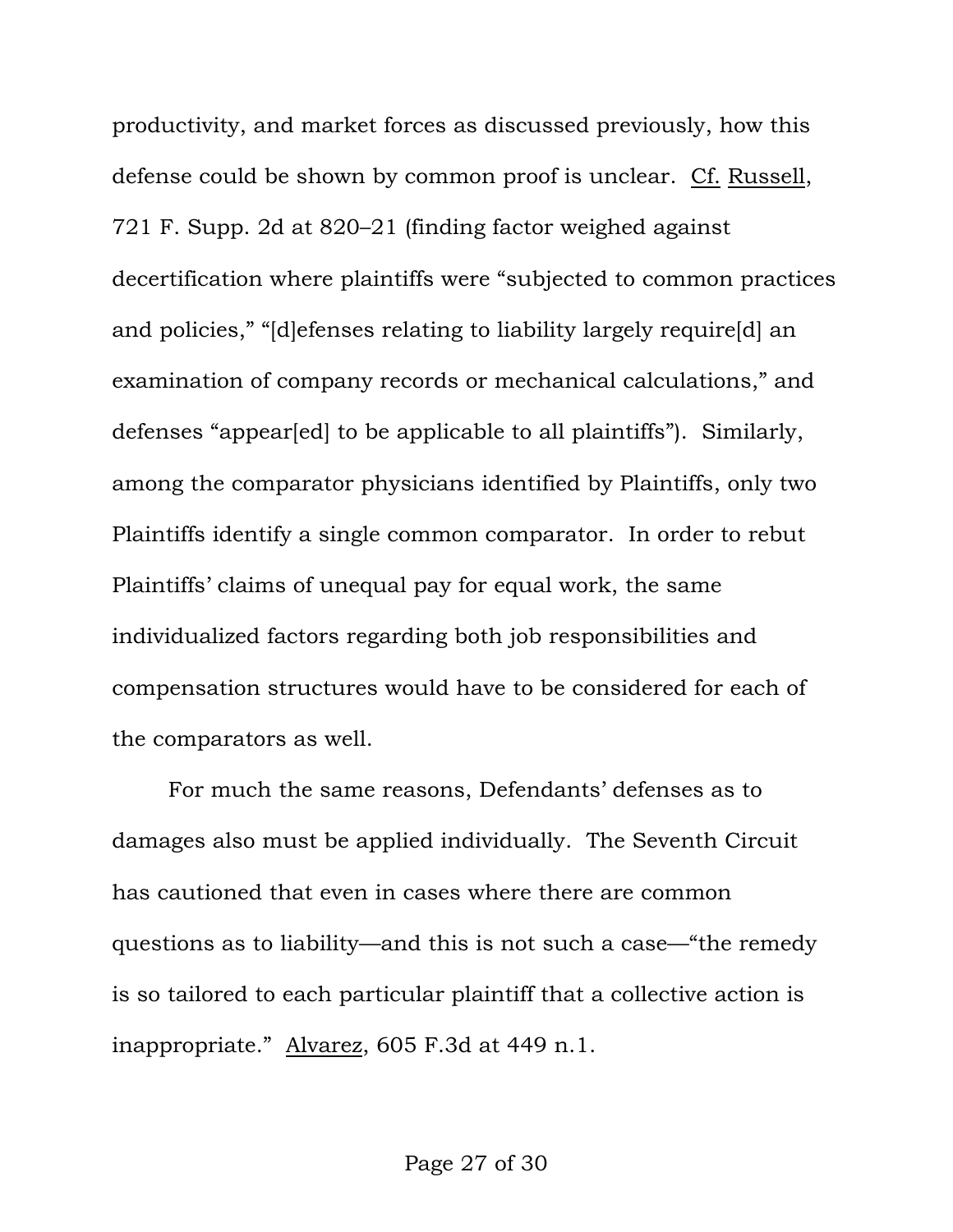Additionally, Defendants raise an entirely distinct defense to Rotondo's claims, pointing to a Separation Agreement and Release she executed prior to opting in to this case. See Rotondo Dep. Ex. 26. This defense does not apply to any other plaintiff.

The issues in this case require an individualized analysis to prove both liability and damages. As application of defenses to the claims must also be individualized, consideration of this factor weighs in favor of decertification.

## **C. Fairness and Procedural Concerns Weigh in Favor of Decertification.**

Finally, with regard to the third factor of Step 2 of the certification process, the Court must consider whether it is fair to the parties, as well as procedurally feasible, to adjudicate the case as a collective action. "A collective action is oxymoronic . . . where proof regarding each individual plaintiff is required to show liability." Russell, 721 F. Supp. 2d at 822 (quotation omitted).

Defendants argue that proceeding as a collective action would require presentation of voluminous, individualized evidence. Defendants also raise due process concerns, arguing that allowing Plaintiffs to proceed collectively would effectively require Defendants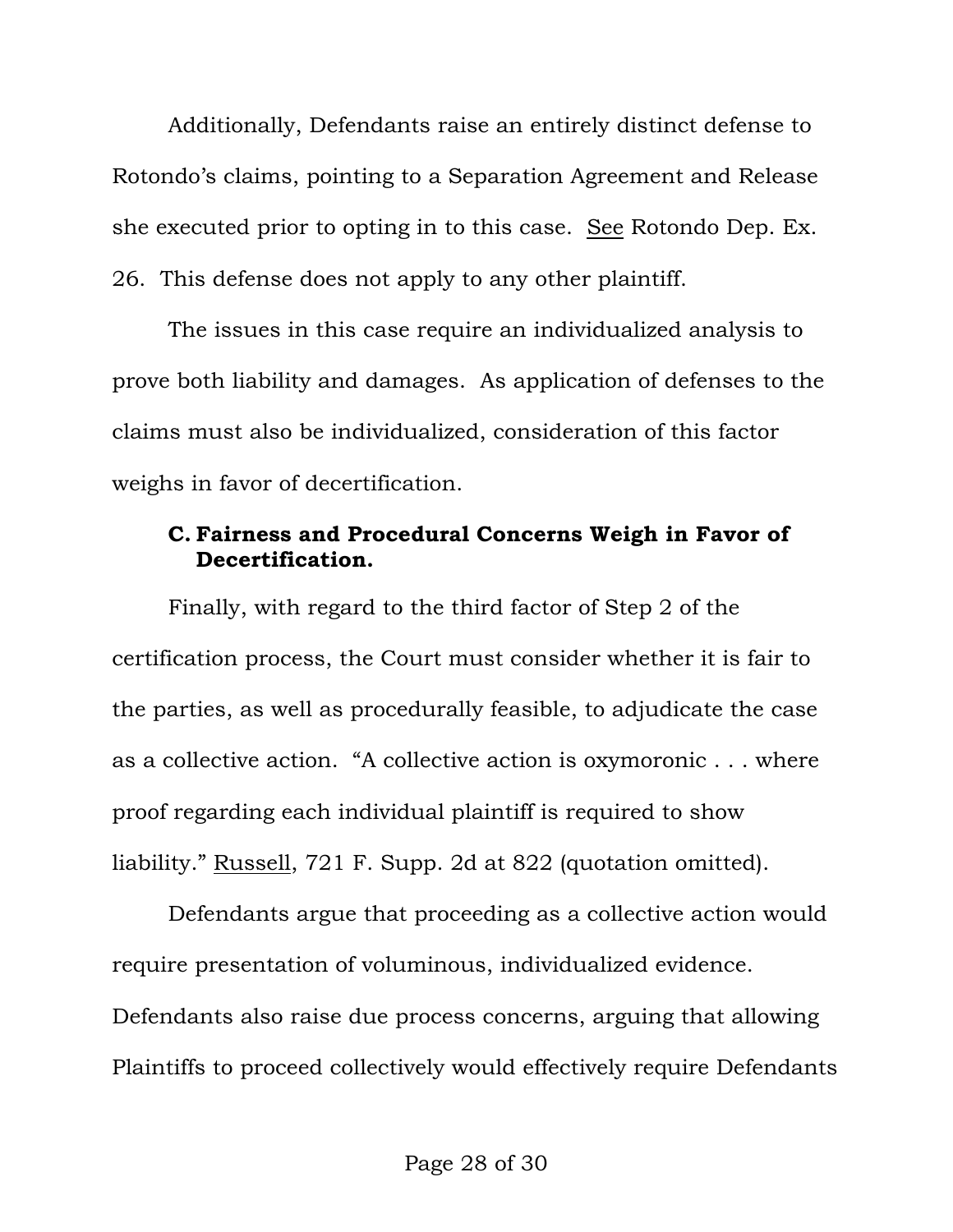to conduct four separate trials in a single proceeding. Plaintiffs claim that proceeding as a collective action will not pose any difficulties, that there would be substantial overlap of evidence, and that the risk of inconsistency outweighs Defendants' due process concerns.

Given the variety of individualized issues presented by this case, the third factor in this step of the analysis also weighs in favor of decertification. Because Plaintiffs have not shown that they are similarly situated, allowing them to proceed collectively on their claims does not promote judicial economy. As the Court has already noted, the process by which Defendants establish and adjust compensation is not the "virtually uniform process" Plaintiffs make it out to be. Beyond common evidence pertaining to the Master Agreement or the Compensation Plan in general terms, and some testimony from common decision makers, nearly all of the evidence in this case appears likely to be quite individualized at every phase. Given the vast factual differences in Plaintiffs' job responsibilities and compensation structures, permitting this case to proceed as a collective action would be impractical and unfair.